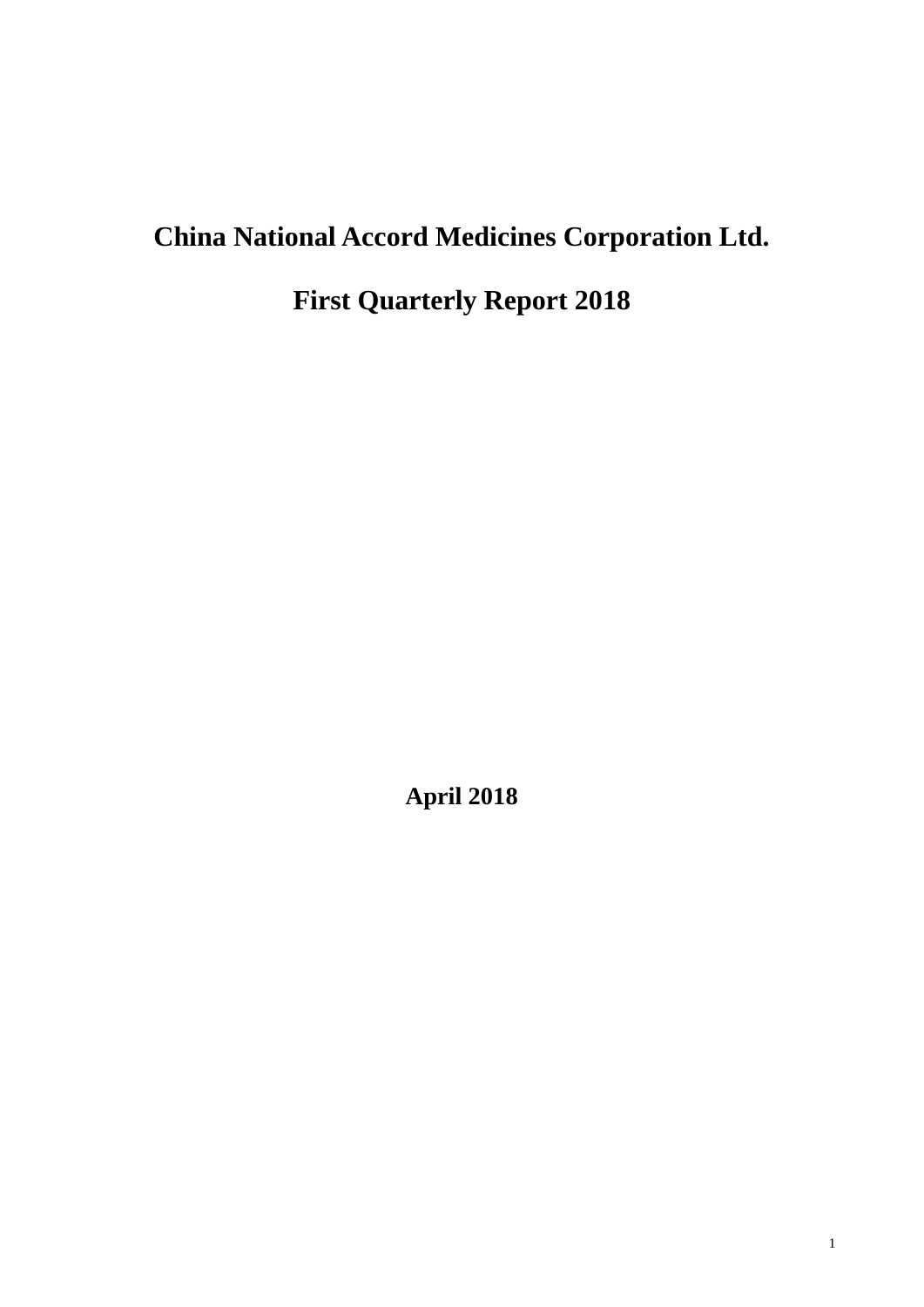## **Section I. Important Notes**

**Board of Directors and the Supervisory Committee of China National Accord Medicines Corporation Ltd. (hereinafter referred to as the Company) and its directors, supervisors and senior executives should guarantee the reality, accuracy and completion of the quarterly report, there are no any fictitious statements, misleading statements or important omissions carried in this report, and shall take legal responsibilities, individual and/or joint.**

**All Directors are attended the Board Meeting for Quarterly Report deliberation.** 

**Lin Zhaoxiong person in charge of the Company, Wei Pingxiao, person in charge of accounting works and Wang Ying, person in charge of accounting organ (accounting officer) hereby confirm that the Financial Report of this Quarterly Report is authentic, accurate and complete.**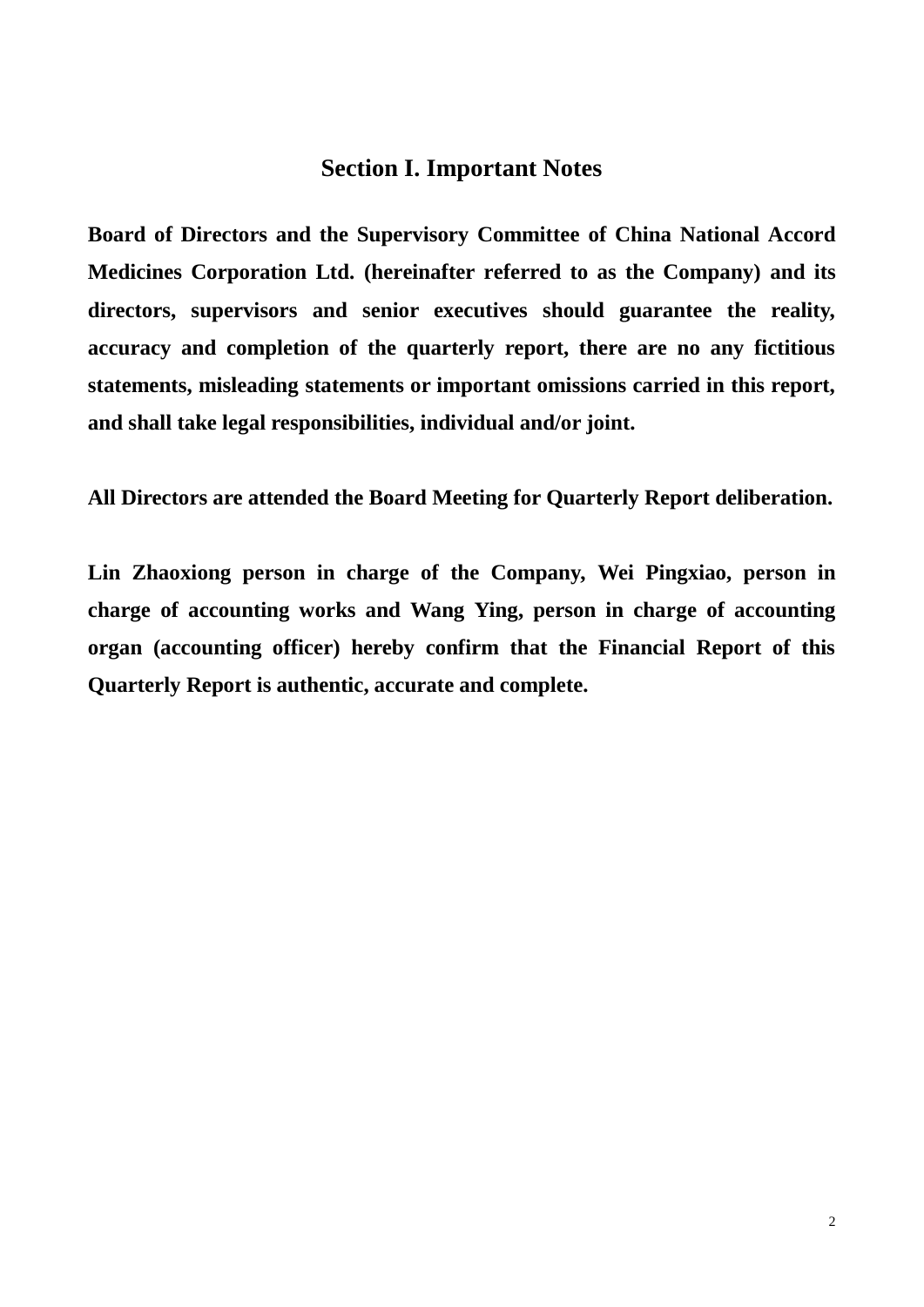# **Section II. Company profile**

## **I. Main accounting data and financial indexes**

Whether it has retroactive adjustment or re-statement on previous accounting data

□ Yes √No

|                                                                                                                          | <b>Current Period</b>                 | Same period of last year | Changes of this period over<br>same period of last year            |
|--------------------------------------------------------------------------------------------------------------------------|---------------------------------------|--------------------------|--------------------------------------------------------------------|
| Operating income (RMB)                                                                                                   | 10,256,566,731.51                     | 10,222,459,812.55        | 0.33%                                                              |
| Net profit attributable to shareholders of<br>the listed company (RMB)                                                   | 292,731,685.33                        | 272,564,318.71           | 7.40%                                                              |
| Net profit attributable to shareholders of<br>the listed company after deducting<br>non-recurring gains and losses (RMB) | 284,982,162.39                        | 271,249,398.43           | 5.06%                                                              |
| Net cash flow arising from operating<br>activities (RMB)                                                                 | -864,716,289.96                       | $-502,263,276.11$        | $-72.16%$                                                          |
| Basic earnings per share (RMB/Share)                                                                                     | 0.68                                  | 0.64                     | 6.25%                                                              |
| Diluted earnings per share (RMB/Share)                                                                                   | 0.68                                  | 0.64                     | 6.25%                                                              |
| Weighted average ROE                                                                                                     | 3.07%                                 | 3.17%                    | $-0.10%$                                                           |
|                                                                                                                          | At the end of the reporting<br>period | At the end of last year  | Changes of this period-end<br>over same period-end of last<br>year |
| Total assets (RMB)                                                                                                       | 23,760,905,981.51                     | 22, 343, 643, 527. 77    | 6.34%                                                              |
| Net assets attributable to shareholder of<br>listed company (RMB)                                                        | 9,689,304,031.21                      | 9,396,572,345.88         | 3.12%                                                              |

Items of non-recurring gains and losses

 $\sqrt{\text{Applied}}$   $\Box$  Not applicable

| Item                                                                                                                                                                                                         | Amount from year-begin to<br>period-end | <b>Note</b>                                                                                                     |
|--------------------------------------------------------------------------------------------------------------------------------------------------------------------------------------------------------------|-----------------------------------------|-----------------------------------------------------------------------------------------------------------------|
| Gains/losses from the disposal of non-current asset (including the<br>write-off that accrued for impairment of assets)                                                                                       | 3,830,300.39                            | Revenue from intangible assets<br>disposal by subsidiary $-$<br>Sinopharm Holding Guangxi<br>Logistic Co., Ltd. |
| Governmental subsidy reckoned into current gains/losses (not<br>including the subsidy enjoyed in quota or ration according to<br>national standards, which are closely relevant to enterprise's<br>business) |                                         | Mainly due to the various special<br>$2,094,366.02$ grants received in the current<br>period.                   |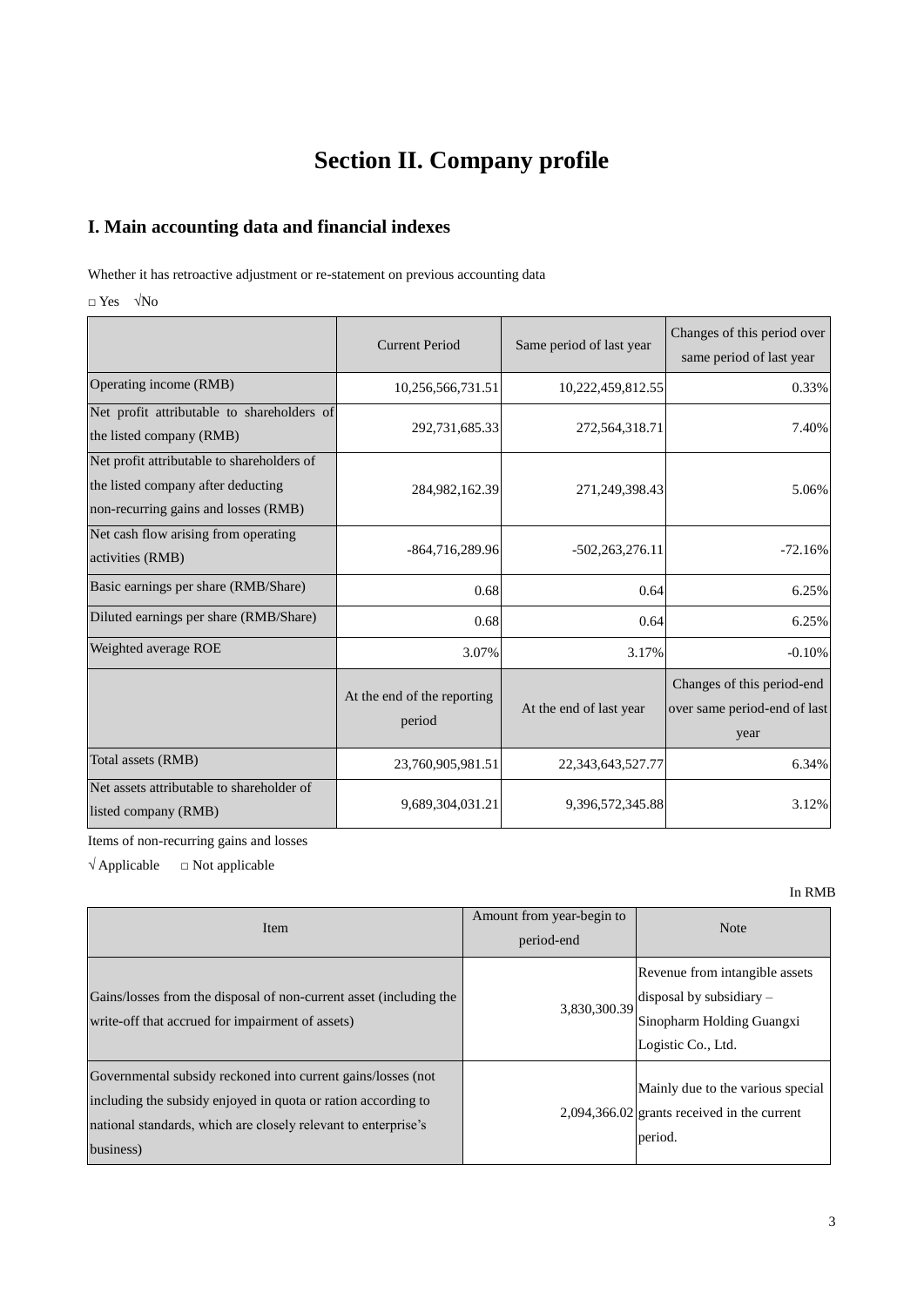| Reversal of impairment reserve for account receivable with<br>separate impairment testing |              | The bad debt of receivables<br>3,740,941.40 accrual independently previous<br>year has collected in the period |
|-------------------------------------------------------------------------------------------|--------------|----------------------------------------------------------------------------------------------------------------|
| Other non-operating income and expenditure except for the<br>aforementioned items         | 60,814.75    |                                                                                                                |
| Less: impact on income tax                                                                | 1,942,073.91 |                                                                                                                |
| Impact on minority shareholders' equity (post-tax)                                        | 34,825.71    |                                                                                                                |
| Total                                                                                     | 7,749,522.94 |                                                                                                                |

Concerning the extraordinary profit (gain)/loss defined by *Q&A Announcement No.1 on Information Disclosure for Companies Offering Their Securities to the Public --- Extraordinary Profit/loss*, and the items defined as recurring profit (gain)/loss according to the lists of extraordinary profit (gain)/loss in *Q&A Announcement No.1 on Information Disclosure for Companies Offering Their Securities to the Public --- Extraordinary Profit/loss*, explain reasons

#### $\Box$  Applicable  $\sqrt{\phantom{a}}$  Not applicable

In reporting period, the Company has no particular about items defined as recurring profit (gain)/loss according to the lists of extraordinary profit (gain)/loss in *Q&A Announcement No.1 on Information Disclosure for Companies Offering Their Securities to the Public --- Extraordinary Profit/loss*

## **II. Total number of shareholders at the end of this report period and top ten shareholders**

#### **1. Total number of common shareholders at the end of this report period and top ten common shareholders**

| Total common shareholders<br>at the end of report period                                       |                                             | Total preference shareholders<br>with voting rights recovered at<br>17,838<br>end of reporting period (if<br>applicable) |                          |                                        | $\mathbf{0}$   |                                          |
|------------------------------------------------------------------------------------------------|---------------------------------------------|--------------------------------------------------------------------------------------------------------------------------|--------------------------|----------------------------------------|----------------|------------------------------------------|
|                                                                                                |                                             |                                                                                                                          | Top ten shareholders     |                                        |                |                                          |
| Shareholder's<br>name                                                                          | Nature of<br>shareholder                    | Proportion of<br>shares held                                                                                             | Amount of shares<br>held | Amount of<br>restricted shares<br>held | State of share | Number of share pledged/frozen<br>Amount |
| Co., Ltd.                                                                                      | Sinopharm Group State-owned legal<br>person | 56.06%                                                                                                                   | 239,999,991              | 55,057,700                             |                |                                          |
| <b>HTHK/CMG</b><br><b>FSGUFP-CMG</b><br><b>FIRST STATE</b><br><b>CHINA</b><br><b>GROWTH FD</b> | Foreign<br>Corporation                      | 2.37%                                                                                                                    | 10,141,182               | $\Omega$                               |                |                                          |
| China Life<br>Insurance Co.,<br>$Ltd. - tradition -$<br>general insurance                      | Domestic non<br>state-owned legal<br>person | 2.05%                                                                                                                    | 8,777,292                | $\theta$                               |                |                                          |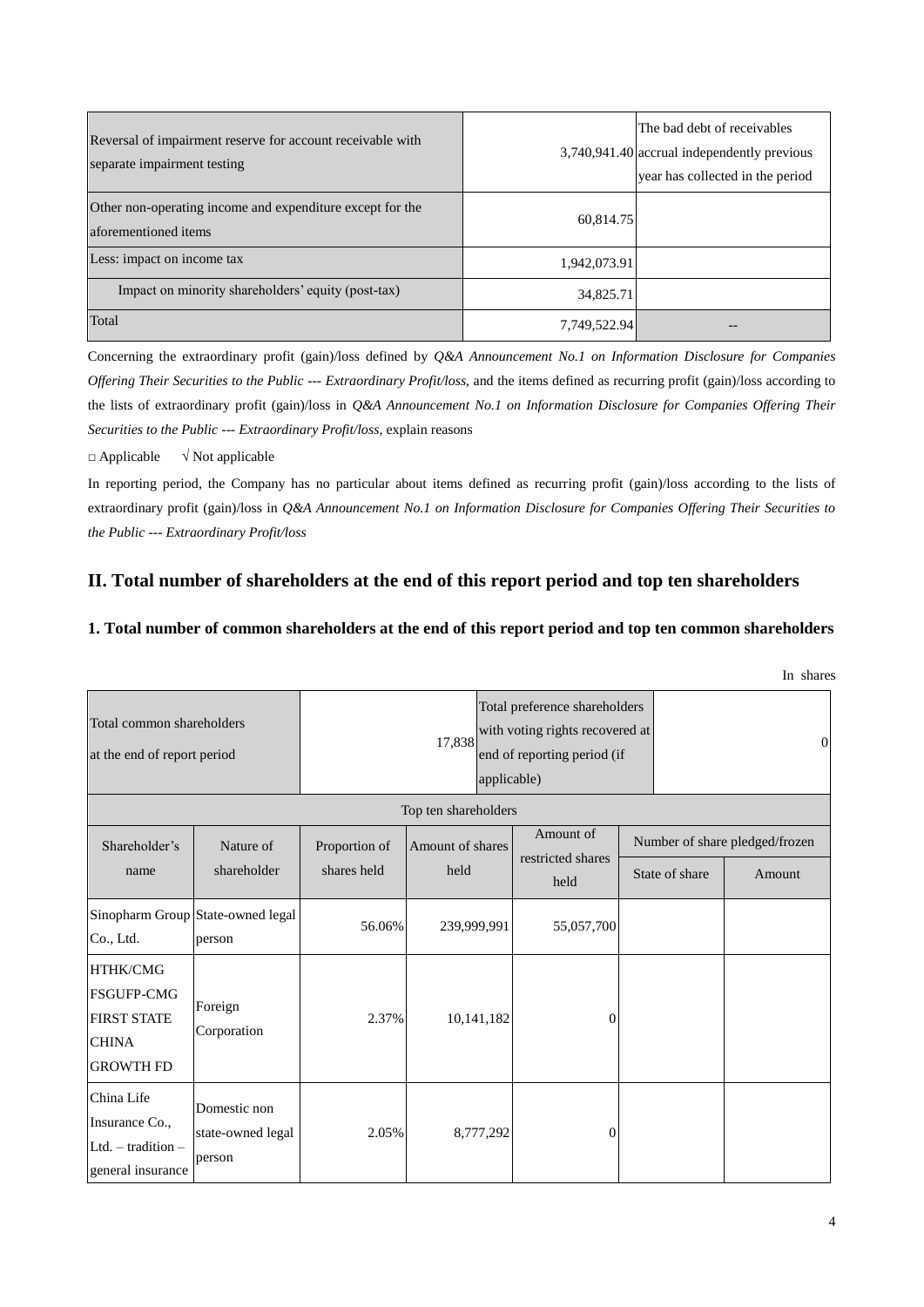| products -                                                                                                                          |                                                          |       |                                                    |                  |                                      |                |
|-------------------------------------------------------------------------------------------------------------------------------------|----------------------------------------------------------|-------|----------------------------------------------------|------------------|--------------------------------------|----------------|
| 005L-CT001                                                                                                                          |                                                          |       |                                                    |                  |                                      |                |
| Shen                                                                                                                                |                                                          |       |                                                    |                  |                                      |                |
| United<br>China<br>Property<br>Insurance<br>Company<br>Limited<br>Traditional<br>insurance<br>products                              | Domestic non<br>state-owned legal<br>person              | 1.42% | 6,092,905                                          | $\boldsymbol{0}$ |                                      |                |
| China National                                                                                                                      |                                                          |       |                                                    |                  |                                      |                |
| Pharmaceutical<br>Foreign Trade<br>Corporation                                                                                      | State-owned legal<br>person                              | 1.24% | 5,323,043                                          | 5,323,043        |                                      |                |
| <b>GUOTAI</b>                                                                                                                       |                                                          |       |                                                    |                  |                                      |                |
| <b>JUNAN</b><br><b>SECURITIES(H</b><br>ONGKONG)<br><b>LIMITED</b>                                                                   | Foreign<br>Corporation                                   | 1.23% | 5,268,100                                          | $\overline{0}$   |                                      |                |
| <b>TARGET</b>                                                                                                                       | Foreign                                                  |       |                                                    |                  |                                      |                |
| <b>VALUE FUND</b>                                                                                                                   | Corporation                                              | 1.01% | 4,321,860                                          | $\boldsymbol{0}$ |                                      |                |
| New China Life<br>Co.<br>Insurance<br>Ltd. - Bonus<br>Individual<br>bonuses<br>$-018L$ -FH002<br>Shen                               | Domestic non<br>state-owned legal<br>person              | 0.99% | 4,229,772                                          | $\theta$         |                                      |                |
| # Beijing                                                                                                                           |                                                          |       |                                                    |                  |                                      |                |
| Haoqing Fortune<br>Investment<br>Management Co., state-owned legal<br>Ltd. - Haoqing<br>Value Stable No.8<br><b>Investment Fund</b> | Domestic non<br>person                                   | 0.95% | 4,048,216                                          | $\overline{0}$   |                                      |                |
| Central Huijin<br>Investment Ltd.                                                                                                   | State-owned legal<br>person                              | 0.89% | 3,804,400                                          | $\theta$         |                                      |                |
|                                                                                                                                     |                                                          |       | Top ten shareholders with unrestricted shares held |                  |                                      |                |
|                                                                                                                                     |                                                          |       |                                                    |                  |                                      | Type of shares |
|                                                                                                                                     | Shareholder's name<br>Amount of unrestricted shares held |       |                                                    | Type             | Amount                               |                |
| Sinopharm Holding Co., Ltd.                                                                                                         |                                                          |       |                                                    | 184,942,291      | RMB<br>ordinary<br>shares            | 184,942,291    |
| STATE CHINA GROWTH FD                                                                                                               | HTHK/CMG FSGUFP-CMG FIRST                                |       |                                                    | 10,141,182       | Domestic<br>listed<br>foreign shares | 10,141,182     |
| China Life Insurance Co., Ltd. -                                                                                                    | tradition -general insurance products                    |       |                                                    | 8,777,292        | <b>RMB</b><br>ordinary<br>shares     | 8,777,292      |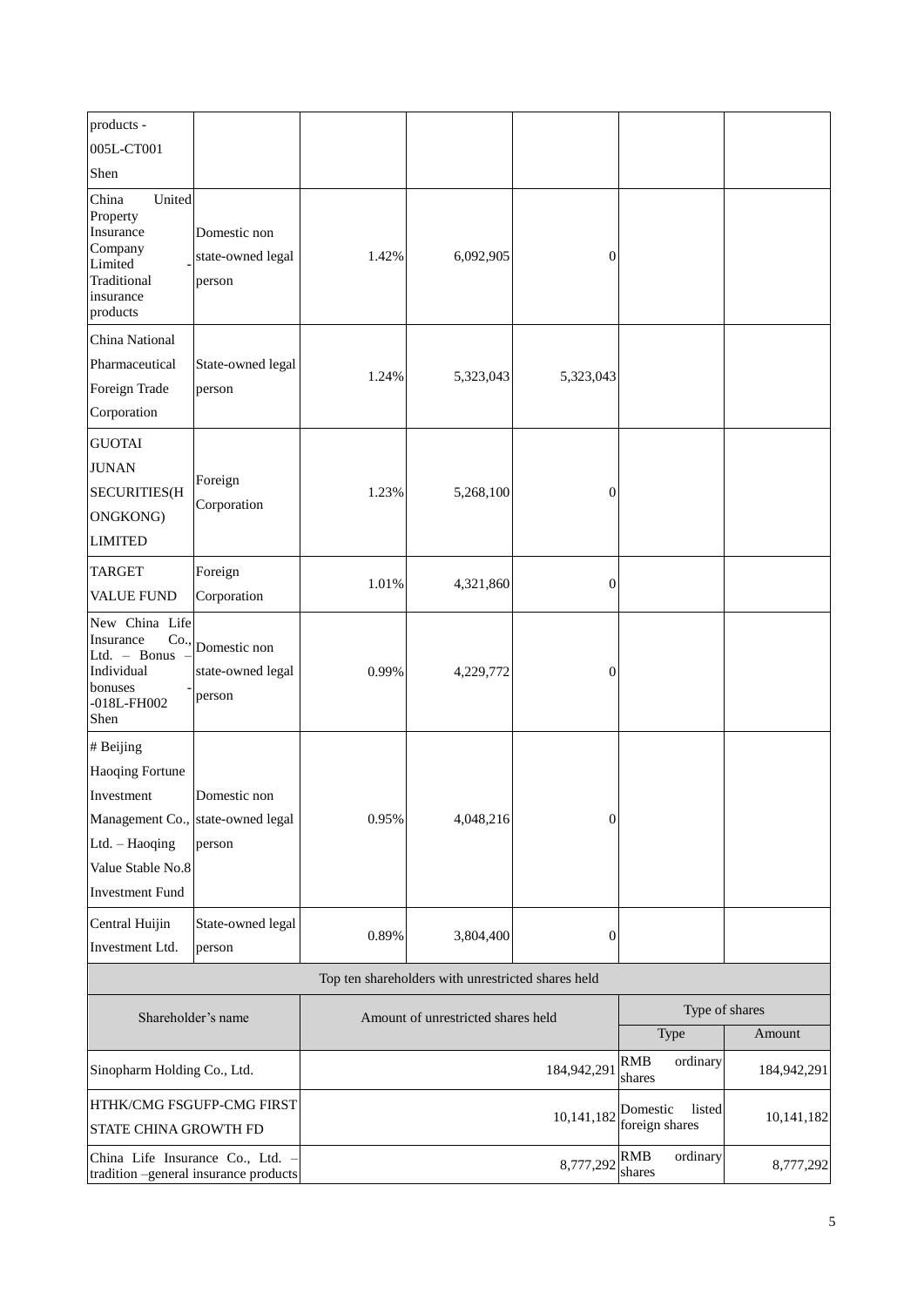| -005L-CT001 Shen                                                                                                      |                                                                                                                                                                                                                                                                                                                                                                                                                                                                  |                                      |           |
|-----------------------------------------------------------------------------------------------------------------------|------------------------------------------------------------------------------------------------------------------------------------------------------------------------------------------------------------------------------------------------------------------------------------------------------------------------------------------------------------------------------------------------------------------------------------------------------------------|--------------------------------------|-----------|
| China United Property Insurance<br>Company Limited -<br>Traditional<br>insurance products                             | 6.092.905                                                                                                                                                                                                                                                                                                                                                                                                                                                        | RMB<br>ordinary<br>shares            | 6,092,905 |
| <b>GUOTAI JUNAN</b><br>SECURITIES(HONGKONG)<br><b>LIMITED</b>                                                         | 5,268,100                                                                                                                                                                                                                                                                                                                                                                                                                                                        | listed<br>Domestic<br>foreign shares | 5,268,100 |
| <b>TARGET VALUE FUND</b>                                                                                              | 4,321,860                                                                                                                                                                                                                                                                                                                                                                                                                                                        | Domestic<br>listed<br>foreign shares | 4,321,860 |
| New China Life Insurance Co., Ltd.<br>- Bonus - Individual bonuses<br>$-018L$ -FH002 Shen                             | 4,229,772                                                                                                                                                                                                                                                                                                                                                                                                                                                        | RMB<br>ordinary<br>shares            | 4,229,772 |
| # Beijing Haoqing Fortune<br>Investment Management Co., Ltd. -<br>Haoging Value Stable No.8<br><b>Investment Fund</b> | 4,048,216                                                                                                                                                                                                                                                                                                                                                                                                                                                        | <b>RMB</b><br>ordinary<br>shares     | 4,048,216 |
| Central Huijin Investment Ltd.                                                                                        | 3,804,400                                                                                                                                                                                                                                                                                                                                                                                                                                                        | <b>RMB</b><br>ordinary<br>shares     | 3,804,400 |
| <b>UBS AG LONDON BRANCH</b>                                                                                           | 3,564,877                                                                                                                                                                                                                                                                                                                                                                                                                                                        | listed<br>Domestic<br>foreign shares | 3,564,877 |
| Explanation<br>associated<br>on<br>relationship<br>among<br>shareholders<br>Explanation<br>on                         | Sinopharm Group Co., Ltd. and China National Pharmaceutical Foreign Trade Corporation<br>have the same actual controller, which is China National Pharmaceutical Group Corporation.<br>the aforesaid It is unknown that there exists no associated relationship or belongs to the consistent actionist<br>among the other tradable shareholders regulated by the Management Measure of Information<br>Disclosure on Change of Shareholding for Listed Companies. |                                      |           |
| involving margin business about top<br>ten common stock shareholders (if<br>applicable)                               | shareholders Beijing Haoqing Fortune Investment Management Co., Ltd. - Haoqing Value Stable No.8<br>Investment Fund holds shares of the Company through margin trading and negotiable<br>securities account                                                                                                                                                                                                                                                      |                                      |           |

Whether top ten common shareholders or top ten common shareholders with un-restrict shares held have a buy-back agreement

dealing in reporting period

 $\Box$  Yes  $\sqrt{No}$ 

The top ten common shareholders or top ten common shareholders with un-restrict shares held of the Company have no buy-back

agreement dealing in reporting period.

## **2. Total shareholders with preferred stock held at Period-end and shares held by top ten shareholders with preferred stock held**

□ Applicable √ Not applicable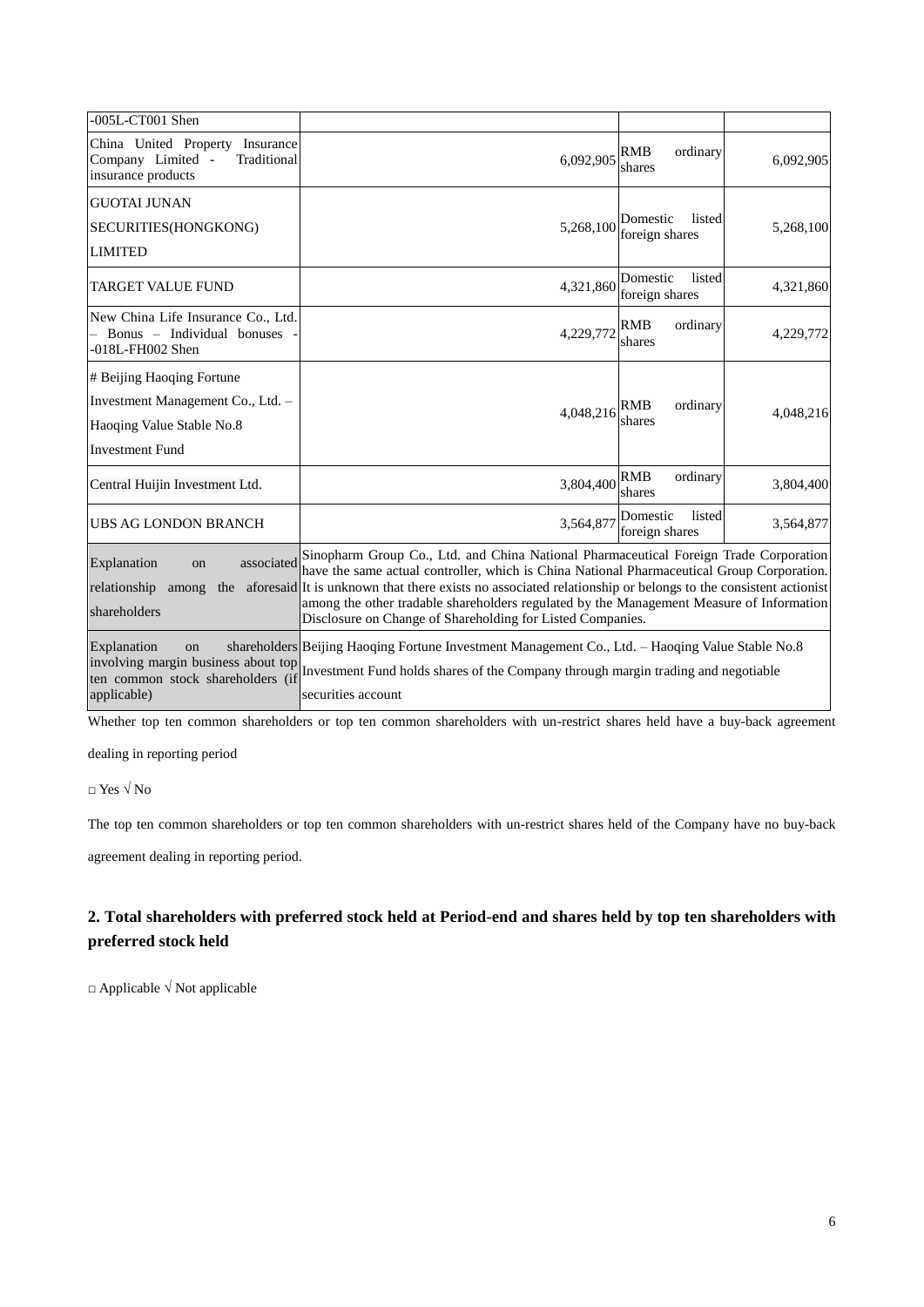# **Section III. Significant Events**

### **I. Particulars about material changes in items of main accounting statement and financial index and explanations of reasons**

√Applicable □Not applicable

1. Wages payable: a decrease of 70.9527 million Yuan compared with the beginning of the period, with a growth rate of -32.90%, mainly because employee's wages accrual last year are provided in the Period;

2. Asseets impairment loss: a decrease of 1.6439 million Yuan on a year-on-year basis, with a growth rate of -600.23%, mainly because the bad debt of receivables accrual independently previous year has collected in the period, bad debt provision are switch back;

3. Income from assets disposal: an increase of 3.7979 million Yuan on a year-on-year basis, with a growth rate of 11,709.29%, mainly due to the account from property levied by the government in the period;

4. Other income: an increase of 331,500 Yuan on a year-on-year basis, with a growth rate of 30.46%, mainly because government grant received in the period increased from a year earlier;

5. Non-operation revenue: a decrease of 868,300 Yuan on a year-on-year basis, with a growth rate of -38.96%, mainly because the payable without payment has written down at same period of last year while no such changes in the period;

6. Non-operation expenditure: a decrease of 1.854 million Yuan on a year-on-year basis, with a growth rate of -74.80%, mainly due to the arbitration penalty at same period of last year while no such changes in the period;

7. Refunds of taxes: a decrease of 98,200 Yuan on a year-on-year basis, with a growth rate of -99.61%, mainly because tax refunds received in the period declined from a year earlier;

8. Net cash flow from operating activities: a decrease of 362 million Yuan on a year-on-year basis, with a growth rate of -72.16%, mainly because the cash received from good sale and providing labor service declined from a year earlier;

9. Cash received from investment income: an increase of 332,500 Yuan on a year-on-year basis with a growth rate of 78.33%, mainly because the interest for entrusted loans from affiliated enterprise in the period increased from a year earlier;

10. Net cash received from disposal of fixed assets, intangible assets and other long-term assets: an increase of 5.556 million Yuan on a year-on-year basis with a growth rate of 4,305.69%, mainly because the revenue from intangible assets disposal increased from a year earlier;

11. Other cash received relating to investment activities: a decrease of 41.8152 million Yuan on a year-on-year basis, with a growth rate of -48.73%, mainly because the margin for restructure projects are collected at same period of last year while no such account in the period;

12. Sub-total of cash inflows from investment activities: a decrease of 35.9267 million Yuan on a year-on-year basis, with a growth rate of -41.60%, mainly because the margin for restructure projects are collected at same period of last year while no such account in the period;

13. Cash paid for the purchase and construction of fixed assets, intangible assets and other long-term assets: an increase of 13.2185 million Yuan on a year-on-year basis, with a growth rate of 35.18%, mainly because expenditure for decoration purchasement increased from a year earlier for more new stores open in retail section in the period;

14. Cash paid for investment: a decrease of 60 million Yuan on a year-on-year basis with a growth rate of -100%, mainly because medical industry fund are subscribe at same period of last year while no such account in the period;

15. Net cash paid for obtaining subsidiary and other operation units: a decrease of 10 million Yuan on a year-on-year basis with a growth rate of -100%, mainly because subscribed subsidiary's equity at same period of last year while no such account in the period;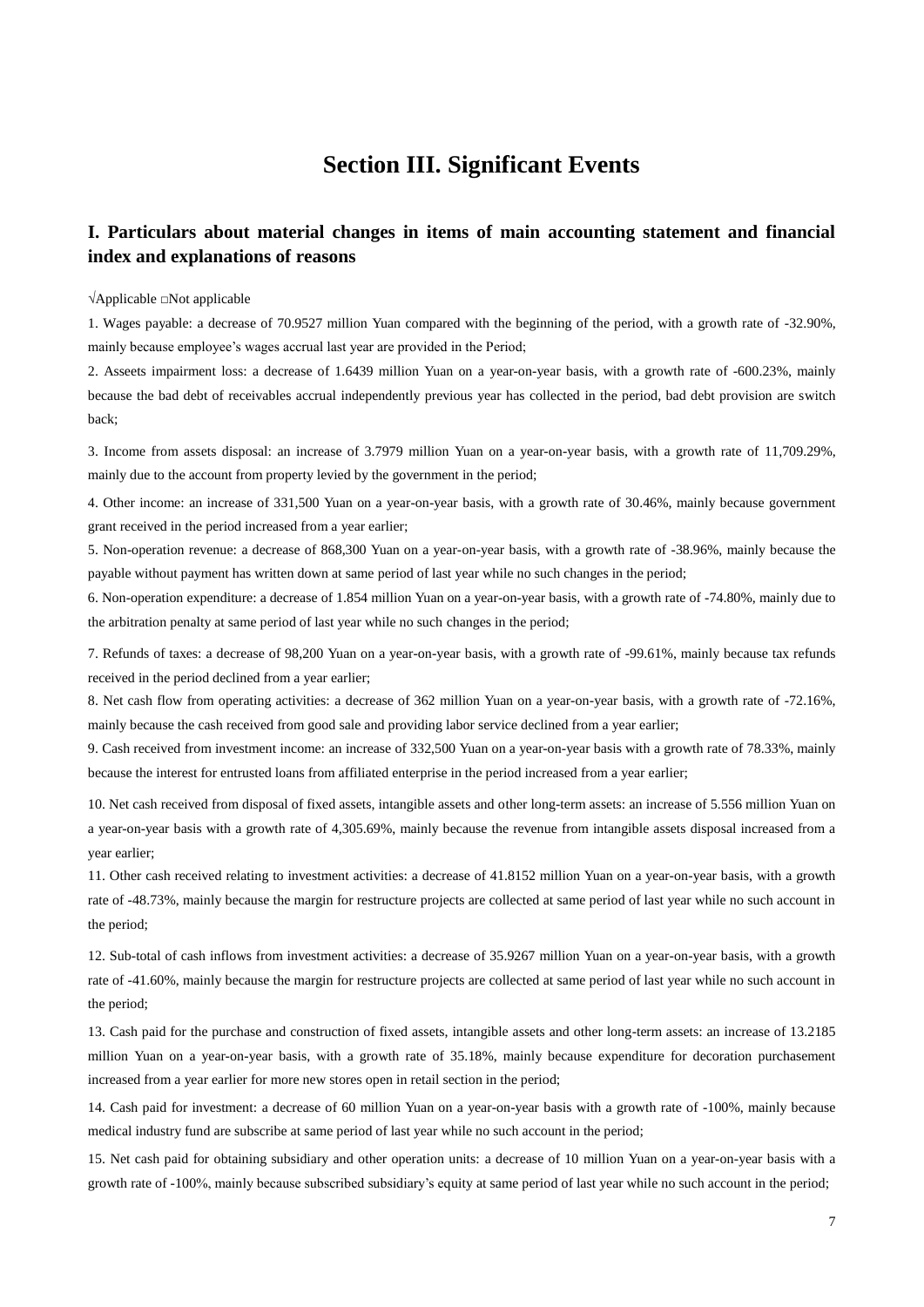16. Other cash paid relating to investment activities: a decrease of 155 million Yuan on a year-on-year basis, with a growth rate of -77.88%, mainly because account for equity restructuring are paid at same period of last year while no such account in the period;

17. Sub-total of cash outflows from investment activities: a decrease of 212 million Yuan on a year-on-year basis, with a growth rate of -69.07%, mainly because account for equity restructuring are paid at same period of last year while no such account in the period;

18. Net cash flow from investment activities: an increase of 176 million Yuan on a year-on-year basis, with a growth rate of 79.86%, mainly because account for equity restructuring are paid at same period of last year while no such account in the period;

19. Cash received by absorbing investments: an increase of 11.4932 million Yuan on a year-on-year basis, mainly because investment from minority shareholders in the period increased from a year earlier while no such account at same period of last year;

20. Cash received from debts: a decrease of 74.8513 million Yuan on a year-on-year basis, with a growth rate of -84.56%, mainly because the loan for current funds received from bank declined from a year earlier;

21. Other cash received relating to financing activities: an increase of 79.0805 million Yuan on a year-on-year basis, with a growth rate of 347.71%, mainly because factoring financing in the period increased from a year earlier;

22. Cash paid for distribution of dividend, profit or interest payment: an increase of 10.2266 million Yuan on a year-on-year basis, with a growth rate of 49.65%, mainly because the payment of buyer notes discount interest and interest of factoring financing are increased from a year earlier;

23. Other cash paid relating to financing activities: an increase of 774,700 Yuan on a year-on-year basis, with a growth rate of 32.92%, mainly because factoring fee and financing lease interest expenditure increased from a year earlier;

24. Net cash flow from financing activities: an increase of 11.1249 million Yuan on a year-on-year basis, with a growth rate of 50.77%, mainly because factoring financing increased from a year earlier in the period

#### **II. Analysis and explanation of significant events and their influence and solutions**

#### √Applicable □Not applicable

The proposal on the wholly-owned subsidiary Sinopharm Group Guoda Drugstore Co.,Ltd., Bringing in Strategic Investors by Means of Capital Increase and Share Expansion was deliberated and approved on the 25th meeting of the 7th session of Board of Directors On Sep. 4th, 2017, and the wholly-owned subsidiary Sinopharm Group Guoda Drugstore Co., Ltd (hereinafter referred to as "Guoda Drugstore") has got the approval of bringing in one strategic investor by means of capital increase and share expansion, taking assets assessment report as the reference of pricing. The Company has been listed on stock exchanges at Shanghai United Assets and Equity Exchange on Sep.  $20<sup>th</sup>$ ,  $2017$ , has amassed an interested investor, as the actual controller, Walgreens Boots Alliance (NASDAQ: WBA, hereinafter referred as "Walgreens" or "WBA") has subscribed the stock rights of Guoda Drugstore through taking its wholly-owned subsidiary Walgreens Boots Alliance (Hong Kong) Investments Limited (hereinafter referred to as "WBAHKIL") that is based in Hong Kong as the subject of capital increase, with capital increase by 2766.70 million Yuan, it holds a 40 percent of stake of Guoda Drugstore. At beginning of the December in 2017, the Company, Sinopharm Group Guoda Drugstore Co.,Ltd. and WBAHKIL, had signed up the Registered Capital Increase and Subscription Agreement. On 23 March 2018, the Company received the "Decision on Non Implementation of Further Review " (S Anti-Monopoly CSH [2018] No.104) issued by MOFCOM transferred from Walgreens Boots Alliance Investment Luxemburg Co., Ltd.

By the end of date of disclosure, the project needs to acquired approval of foreign investment from MOFCOM. The Company will continue to fulfill the obligation of information disclosure according to the progress of this project.

| Overview of important matters | Date of disclosure | Interim report disclosure website query |
|-------------------------------|--------------------|-----------------------------------------|
|                               |                    | index                                   |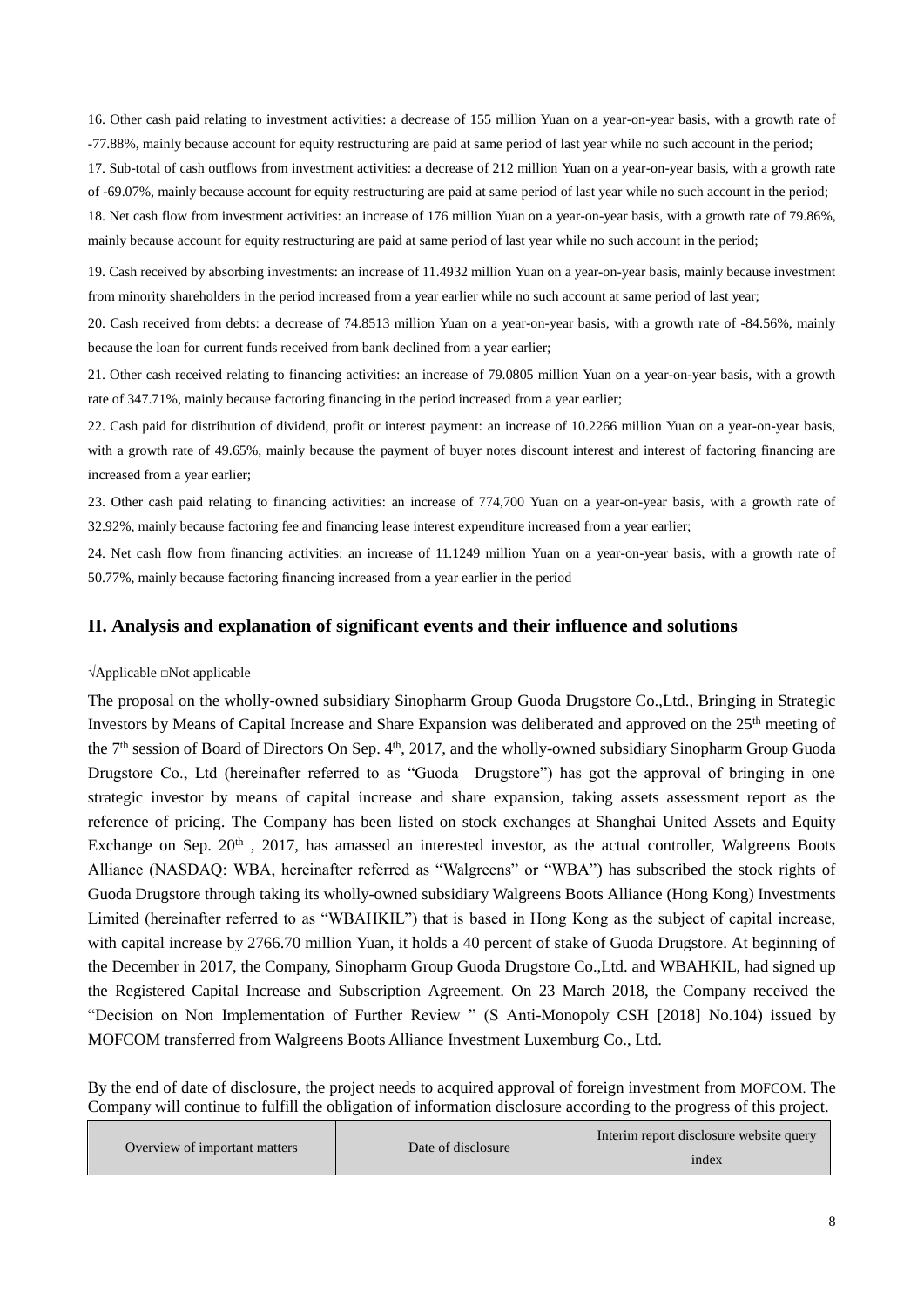| Notice on Progress of the wholly-owned  |            |                            |
|-----------------------------------------|------------|----------------------------|
| subsidiary Guoda Drugstore Bringing in  | 2018-03-24 | Juchao Website             |
| Strategic Investors by Means of Capital |            | (http://www.cninfo.com.cn) |
| Increase and Share Expansion            |            |                            |

## **III. Commitments completed in Period and those without completed till end of the Period from actual controller, shareholders, related parties, purchaser and companies**

 $\Box$  Applicable  $\sqrt{\phantom{a}}$  Not applicable

The Company has no commitments completed in Period and those without completed till end of the Period from actual controller, shareholders, related parties, purchaser and companies.

#### **IV. Predict of the business performance from January to June 2018**

Warnings and reasons of the predict that the cumulative net profit from the begin of the year to the end of next report period may be loss or have great changes comparing with the same period of last year □Applicable √Not applicable

#### **V. Securities Investment**

 $\Box$  Applicable  $\sqrt{\phantom{a}}$  Not applicable

No security investment in the Period.

#### **VI. Derivative investment**

 $\Box$  Applicable  $\sqrt{N}$  Not applicable

No derivative investment in the Period.

#### **VII. Registration form for receiving research, communication and interview in the report period**

□Applicable √Not applicable

The Company had no receiving research, communication or interview in the report period.

#### **VIII. Guarantee outside against the regulation**

□Applicable √Not applicable

The Company had no guarantee outside against the regulation in the period.

#### **IX. Non-operational fund occupation from controlling shareholders and its related party**

□ Applicable √ Not applicable

The Company had no non-operational fund occupation form controlling shareholders and its related party in the period.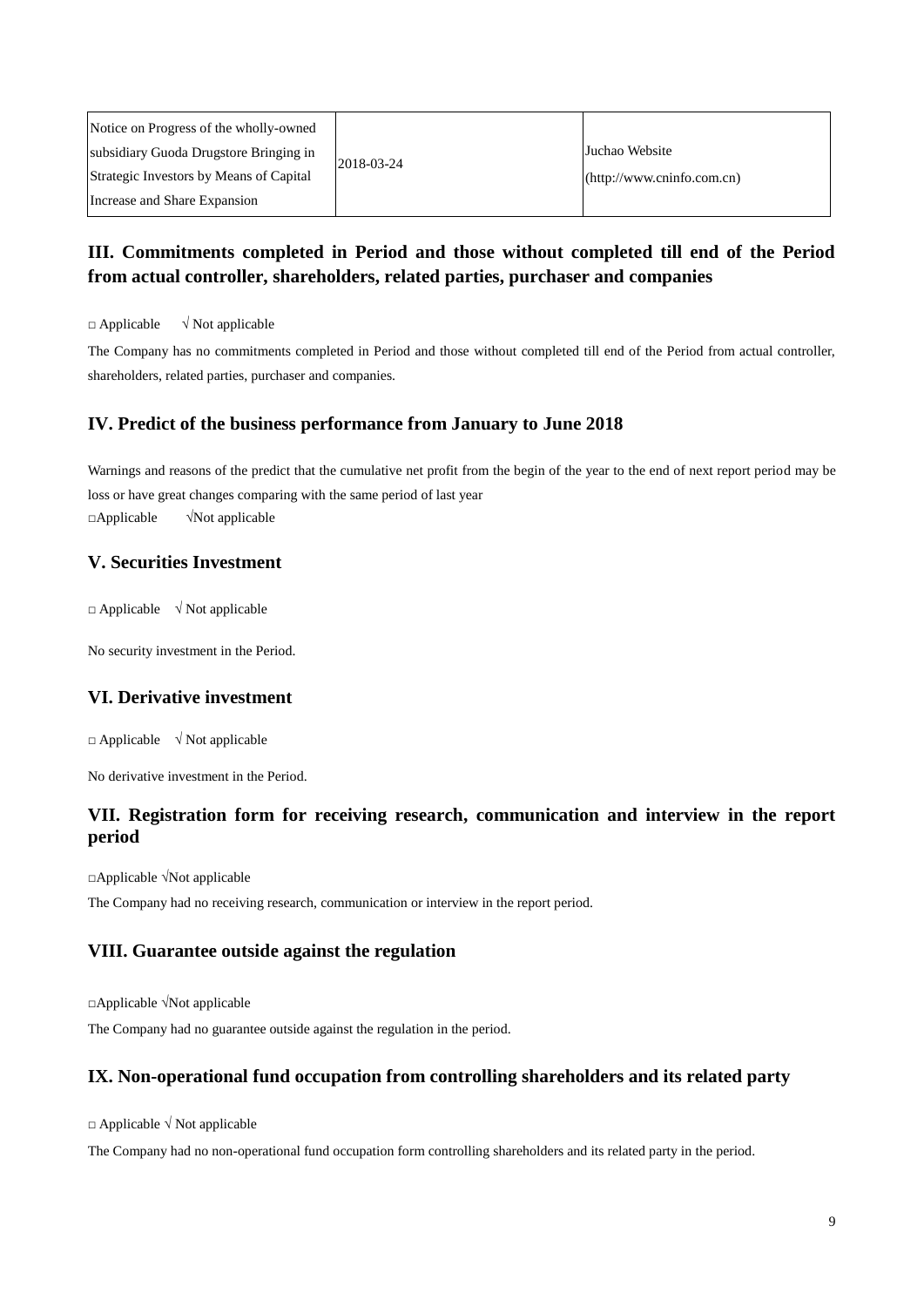# **Section IV. Financial Statement**

### **I. Financial statement**

#### **1. Consolidate balance sheet**

Prepared by China National Accord Medicines Corporation Ltd.

2018-03-31

| Item                                                                                                | Balance at period-end | Balance at period-begin |
|-----------------------------------------------------------------------------------------------------|-----------------------|-------------------------|
| Current assets:                                                                                     |                       |                         |
| Monetary funds                                                                                      | 3,262,283,179.59      | 4,191,655,438.51        |
| Settlement provisions                                                                               |                       |                         |
| Capital lent                                                                                        |                       |                         |
| Financial assets measured by fair<br>value and with variation reckoned into<br>current gains/losses |                       |                         |
| Derivative financial assets                                                                         |                       |                         |
| Notes receivable                                                                                    | 1,276,377,993.69      | 1,504,194,764.08        |
| Accounts receivable                                                                                 | 9,865,484,747.44      | 7,589,412,679.88        |
| Accounts paid in advance                                                                            | 417,629,112.14        | 516,778,117.47          |
| Insurance receivable                                                                                |                       |                         |
| Reinsurance receivables                                                                             |                       |                         |
| Contract reserve of reinsurance<br>receivable                                                       |                       |                         |
| Interest receivable                                                                                 | 57,285.56             | 61,441.11               |
| Dividend receivable                                                                                 |                       |                         |
| Other receivables                                                                                   | 633,837,464.61        | 657,871,058.54          |
| Purchase restituted finance asset                                                                   |                       |                         |
| Inventories                                                                                         | 4,130,751,774.97      | 3,781,858,238.12        |
| Assets held for sale                                                                                |                       |                         |
| Non-current asset due within one<br>year                                                            |                       |                         |
| Other current assets                                                                                | 81,277,860.94         | 78,947,644.62           |
| Total current assets                                                                                | 19,667,699,418.94     | 18,320,779,382.33       |
| Non-current assets:                                                                                 |                       |                         |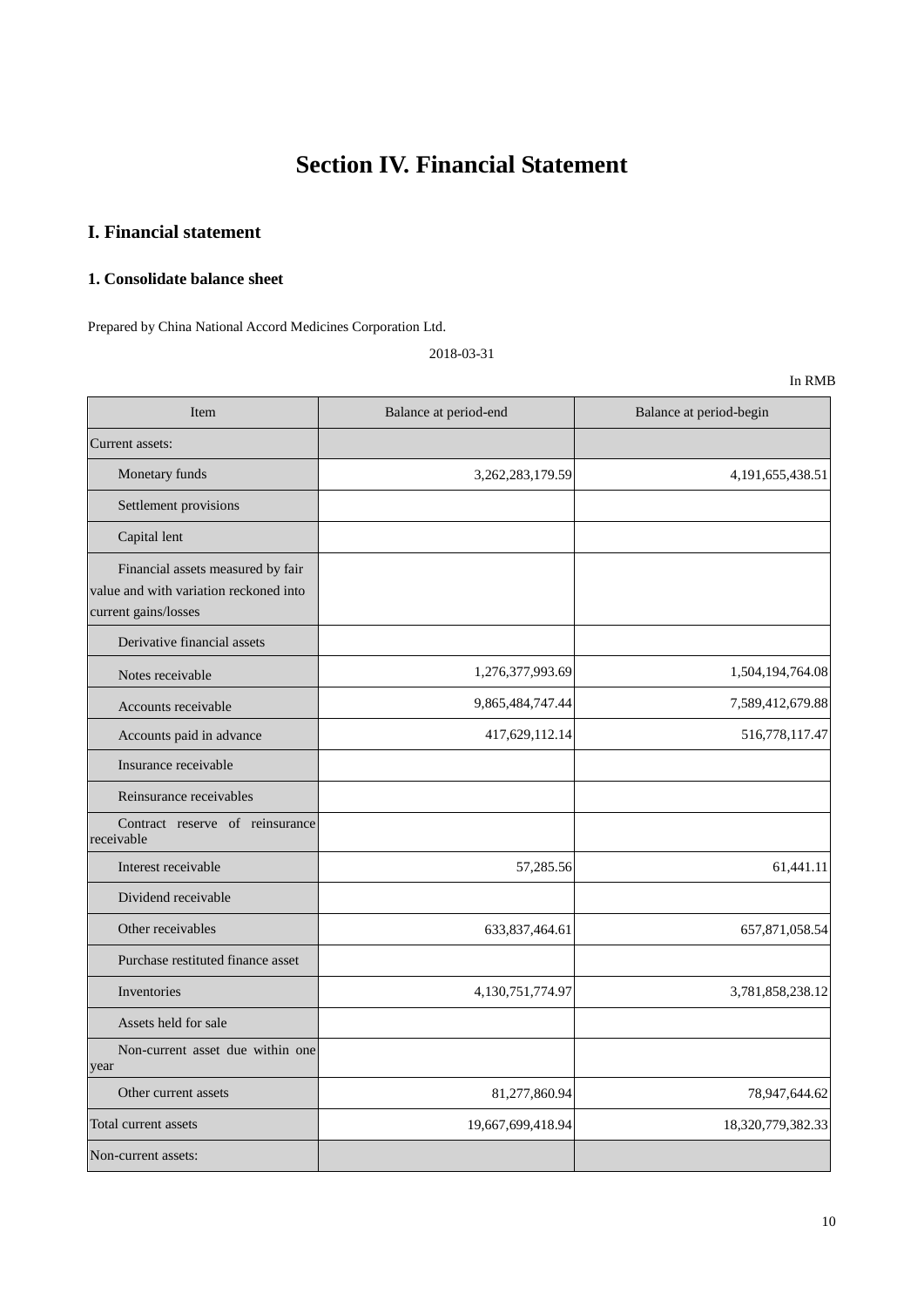| Loans and payments on behalf                      |                   |                   |
|---------------------------------------------------|-------------------|-------------------|
| Finance asset available for sales                 | 13,685,760.00     | 13,685,760.00     |
| Held-to-maturity investment                       |                   |                   |
| Long-term account receivable                      |                   |                   |
| Long-term equity investment                       | 1,733,234,745.09  | 1,650,619,373.09  |
| Investment property                               | 152, 101, 534.88  | 153,678,339.11    |
| Fixed assets                                      | 554,170,016.26    | 551,710,434.02    |
| Construction in progress                          | 27,686,516.27     | 22,947,258.99     |
| Engineering material                              |                   |                   |
| Disposal of fixed asset                           |                   |                   |
| Productive biological asset                       |                   |                   |
| Oil and gas asset                                 |                   |                   |
| Intangible assets                                 | 322,922,263.94    | 325,751,430.88    |
| Expense<br>Research<br>and<br>on<br>Development   |                   |                   |
| Goodwill                                          | 830,729,152.75    | 830,729,152.75    |
| Long-term<br>be<br>expenses<br>to<br>apportioned  | 251,971,852.91    | 252,247,050.79    |
| Deferred income tax asset                         | 80,898,126.88     | 79,472,883.06     |
| Other non-current asset                           | 125,806,593.59    | 142,022,462.75    |
| Total non-current asset                           | 4,093,206,562.57  | 4,022,864,145.44  |
| <b>Total assets</b>                               | 23,760,905,981.51 | 22,343,643,527.77 |
| Current liabilities:                              |                   |                   |
| Short-term loans                                  | 1,724,641,669.82  | 1,561,354,521.64  |
| Loan from central bank                            |                   |                   |
| Absorbing deposit and interbank<br>deposit        |                   |                   |
| Capital borrowed                                  |                   |                   |
| Financial liability measured by fair              |                   |                   |
| value and with variation reckoned into            |                   |                   |
| current gains/losses                              |                   |                   |
| Derivative financial liability                    |                   |                   |
| Notes payable                                     | 2,588,298,964.51  | 2,732,437,828.42  |
| Accounts payable                                  | 7,189,784,129.58  | 6,144,221,000.10  |
| Accounts received in advance                      | 167,703,871.35    | 216,938,239.32    |
| financial<br>Selling<br>of<br>asset<br>repurchase |                   |                   |
| Commission<br>charge<br>and                       |                   |                   |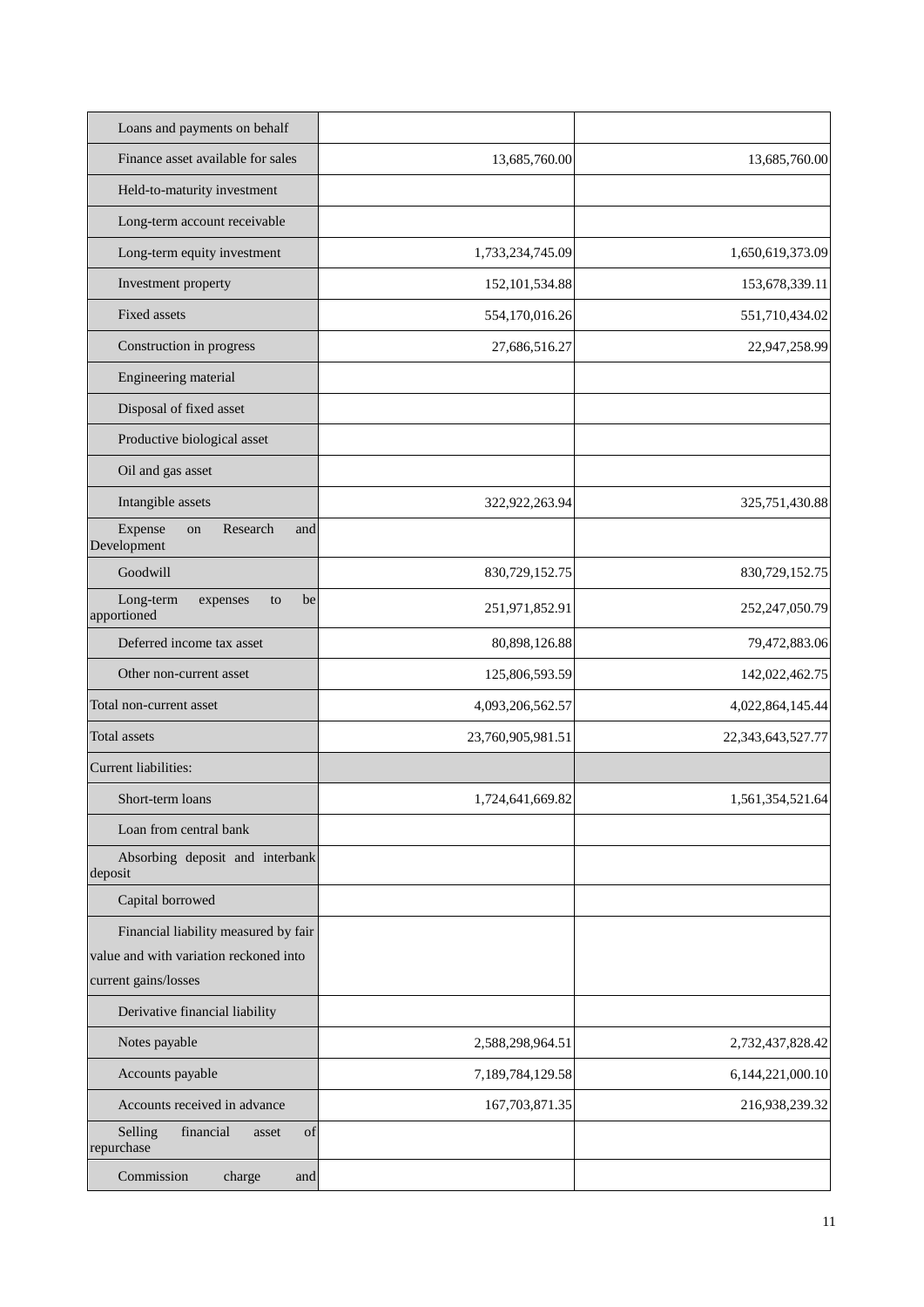| commission payable                           |                   |                   |
|----------------------------------------------|-------------------|-------------------|
| Wage payable                                 | 144,703,827.72    | 215,656,526.54    |
| Taxes payable                                | 199,482,915.87    | 223,752,900.24    |
| Interest payable                             | 6,898,654.14      | 7,311,819.65      |
| Dividend payable                             | 11,889,443.11     | 11,889,443.11     |
| Other accounts payable                       | 1,182,977,735.01  | 1,011,128,397.26  |
| Reinsurance payables                         |                   |                   |
| Insurance contract reserve                   |                   |                   |
| Security trading of agency                   |                   |                   |
| Security sales of agency                     |                   |                   |
| Liability held for sale                      |                   |                   |
| Non-current liabilities due within 1<br>year | 5,531,891.01      | 5,434,770.70      |
| Other current liabilities                    | 112,277.17        | 112,817.65        |
| Total current liabilities                    | 13,222,025,379.29 | 12,130,238,264.63 |
| Non-current liabilities:                     |                   |                   |
| Long-term loans                              | 31,600,000.00     | 31,600,000.00     |
| Bonds payable                                |                   |                   |
| Including: preferred stock                   |                   |                   |
| Perpetual capital                            |                   |                   |
| securities                                   |                   |                   |
| Long-term account payable                    | 8,185,314.17      | 9,332,537.14      |
| Long-term wages payable                      | 1,777,000.00      | 1,777,000.00      |
| Special accounts payable                     | 800,000.00        | 800,000.00        |
| Accrual liabilities                          |                   |                   |
| Deferred income                              | 123,626,993.27    | 125,082,372.53    |
| Deferred income tax liabilities              | 70,687,700.19     | 71,883,253.02     |
| Other non-current liabilities                | 45, 427, 343. 31  | 45, 427, 343. 31  |
| Total non-current liabilities                | 282,104,350.94    | 285,902,506.00    |
| <b>Total liabilities</b>                     | 13,504,129,730.23 | 12,416,140,770.63 |
| Owner's equity:                              |                   |                   |
| Share capital                                | 428,126,983.00    | 428,126,983.00    |
| Other equity instrument                      |                   |                   |
| Including: preferred stock                   |                   |                   |
| Perpetual capital<br>securities              |                   |                   |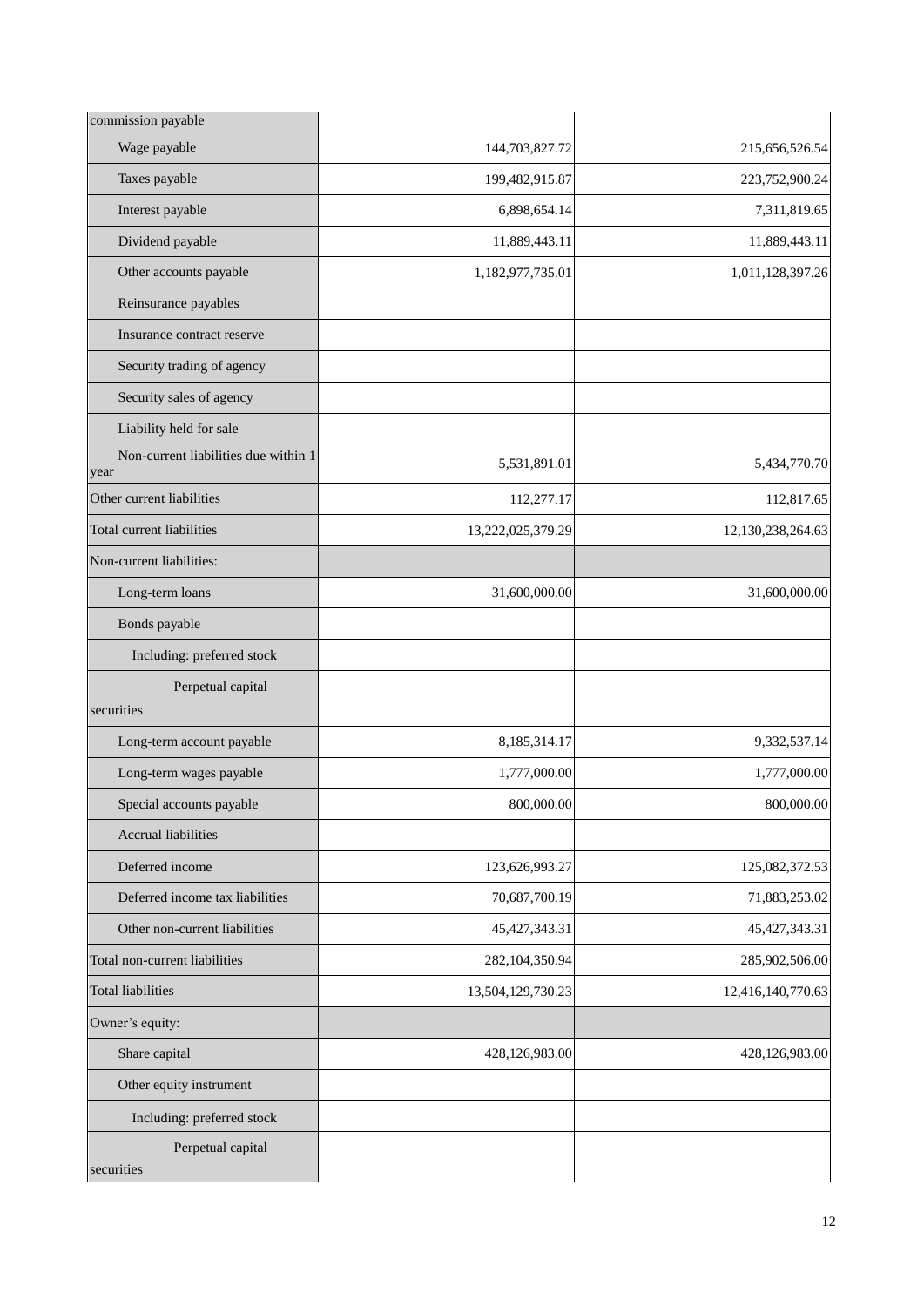| Capital public reserve                                    | 3,181,429,064.99  | 3,181,429,064.99  |
|-----------------------------------------------------------|-------------------|-------------------|
| Less: Inventory shares                                    |                   |                   |
| Other comprehensive income                                |                   |                   |
| Reasonable reserve                                        |                   |                   |
| Surplus public reserve                                    | 214,063,491.50    | 214,063,491.50    |
| Provision of general risk                                 |                   |                   |
| Retained profit                                           | 5,865,684,491.72  | 5,572,952,806.39  |
| Total owner's equity<br>attributable to<br>parent company | 9,689,304,031.21  | 9,396,572,345.88  |
| Minority interests                                        | 567,472,220.07    | 530,930,411.26    |
| Total owner's equity                                      | 10,256,776,251.28 | 9,927,502,757.14  |
| Total liabilities and owner's equity                      | 23,760,905,981.51 | 22,343,643,527.77 |

Legal Representative: Lin Zhaoxiong

Person in charge of accounting works: Wei Pingxiao

Person in charge of accounting institute: Wang Ying

## **2. Balance Sheet of Parent Company**

| Item                                   | Closing balance   | Opening balance  |
|----------------------------------------|-------------------|------------------|
| Current assets:                        |                   |                  |
| Monetary funds                         | 1,164,288,622.01  | 1,776,696,342.87 |
| Financial assets measured by fair      |                   |                  |
| value and with variation reckoned into |                   |                  |
| current gains/losses                   |                   |                  |
| Derivative financial liability         |                   |                  |
| Notes receivable                       | 9,612,441.57      | 64,799,618.07    |
| Accounts receivable                    | 704,186,741.40    | 480,467,760.92   |
| Account paid in advance                | 629,345.64        | 1,138,312.26     |
| Interest receivable                    | 1,837,134.16      | 1,844,294.10     |
| Dividends receivable                   |                   |                  |
| Other receivables                      | 1,487,703,176.87  | 1,516,037,945.71 |
| Inventories                            | 189, 362, 652. 93 | 172,022,676.96   |
| Assets held for sale                   |                   |                  |
| Non-current assets maturing within     |                   |                  |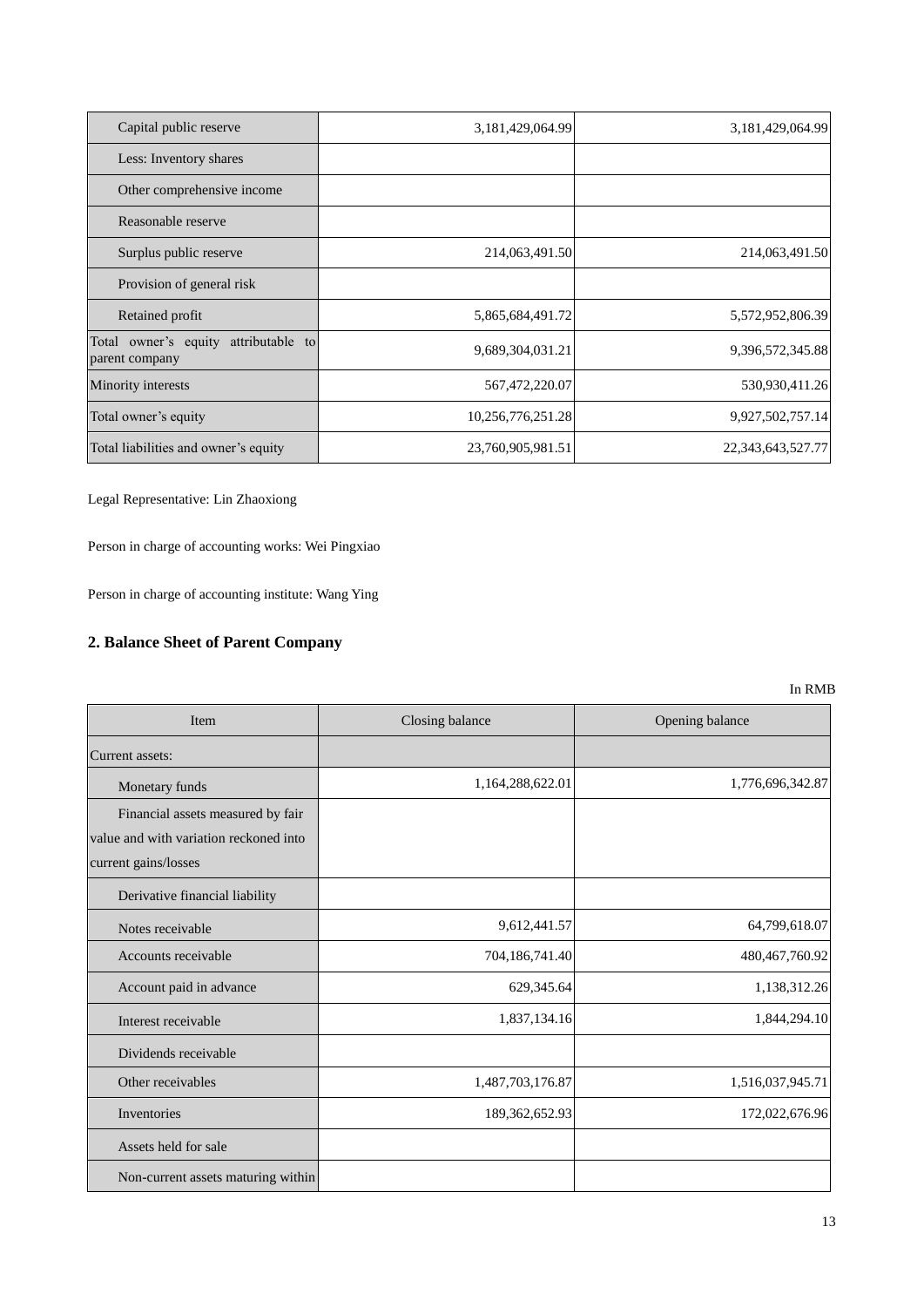| one year                                                                       |                   |                   |
|--------------------------------------------------------------------------------|-------------------|-------------------|
| Other current assets                                                           | 530,332.42        | 788,964.90        |
| Total current assets                                                           | 3,558,150,447.00  | 4,013,795,915.79  |
| Non-current assets:                                                            |                   |                   |
| Available-for-sale financial assets                                            |                   |                   |
| Held-to-maturity investments                                                   |                   |                   |
| Long-term receivables                                                          |                   |                   |
| Long-term equity investments                                                   | 7,266,721,592.63  | 7,180,306,084.56  |
| Investment property                                                            | 2,561,837.54      | 2,763,831.92      |
| Fixed assets                                                                   | 17,743,826.41     | 13,831,103.54     |
| Construction in progress                                                       |                   |                   |
| Project materials                                                              |                   |                   |
| Disposal of fixed assets                                                       |                   |                   |
| Productive biological assets                                                   |                   |                   |
| Oil and natural gas assets                                                     |                   |                   |
| Intangible assets                                                              | 1,129,078.57      | 1,287,775.78      |
| Research and development costs                                                 |                   |                   |
| Goodwill                                                                       |                   |                   |
| Long-term deferred expenses                                                    | 5,219,800.75      | 5,543,217.86      |
| Deferred income tax assets                                                     | 2,899,092.11      | 2,764,724.75      |
| Other non-current assets                                                       | 67,141,840.00     | 71,808,611.00     |
| Total non-current assets                                                       | 7,363,417,068.01  | 7,278,305,349.41  |
| <b>Total assets</b>                                                            | 10,921,567,515.01 | 11,292,101,265.20 |
| Current liabilities:                                                           |                   |                   |
| Short-term borrowings                                                          | 641,424,900.71    | 707,000,000.00    |
| Financial liability measured by fair<br>value and with variation reckoned into |                   |                   |
| current gains/losses                                                           |                   |                   |
| Derivative financial liability                                                 |                   |                   |
| Notes payable                                                                  | 224,521,924.73    | 239,563,961.30    |
| Accounts payable                                                               | 472,847,339.30    | 434,886,685.35    |
| Accounts received in advance                                                   | 1,283,646.71      | 1,912,503.90      |
| Wage payable                                                                   | 23,537,311.43     | 33,592,851.93     |
| Taxes payable                                                                  | 42,254,243.37     | 42,386,907.00     |
| Interest payable                                                               | 379,939.40        | 669,533.78        |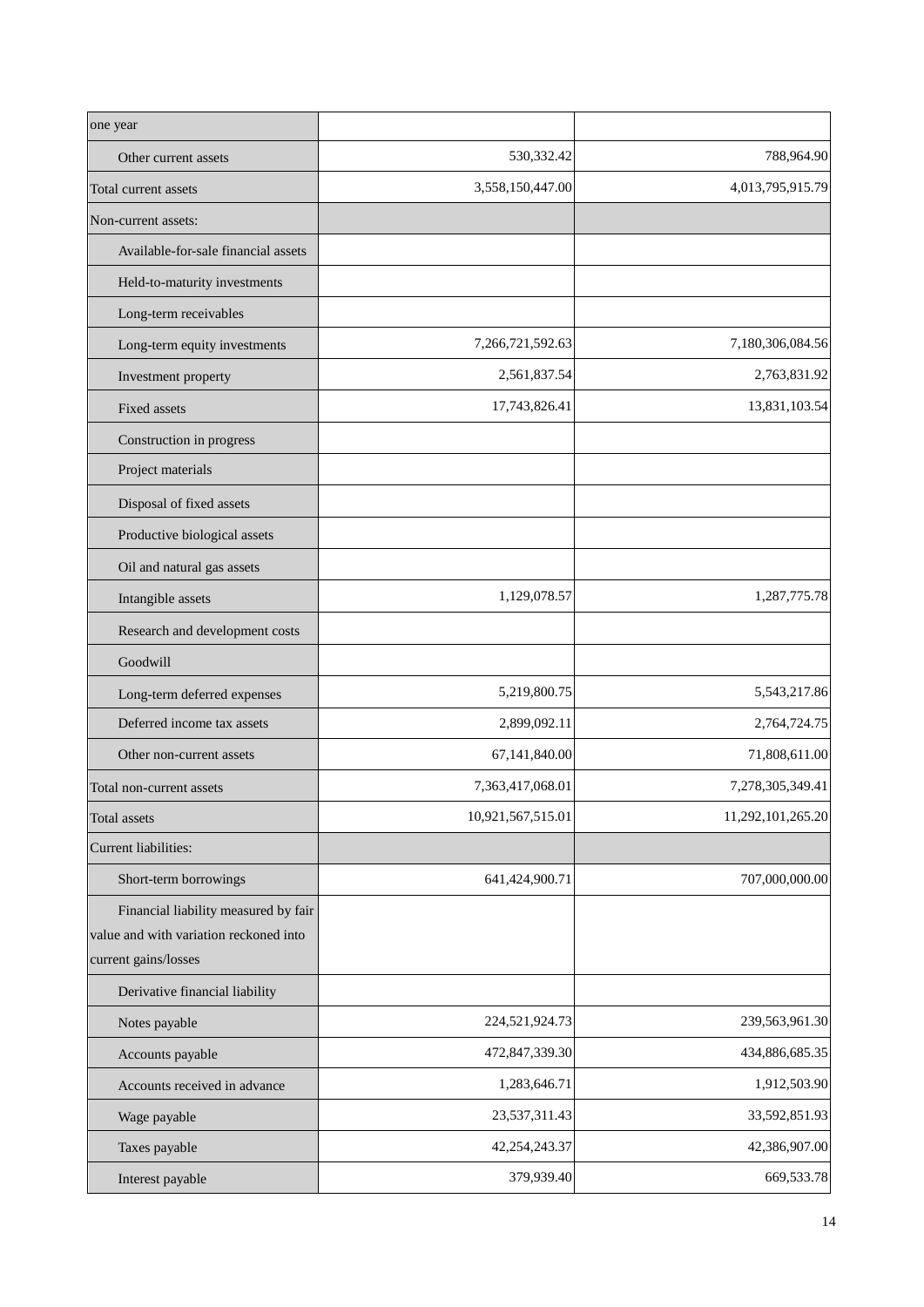| Dividend payable                             |                  |                  |
|----------------------------------------------|------------------|------------------|
| Other accounts payable                       | 1,000,331,066.20 | 1,415,053,655.18 |
| Liability held for sale                      |                  |                  |
| Non-current liabilities due within 1<br>year |                  |                  |
| Other current liabilities                    | 112,277.17       | 112,817.65       |
| Total current liabilities                    | 2,406,692,649.02 | 2,875,178,916.09 |
| Non-current liabilities:                     |                  |                  |
| Long-term loans                              | 31,600,000.00    | 31,600,000.00    |
| Bonds payable                                |                  |                  |
| Including: preferred stock                   |                  |                  |
| Perpetual capital<br>securities              |                  |                  |
| Long-term account payable                    |                  |                  |
| Long-term wages payable                      |                  |                  |
| Special accounts payable                     | 800,000.00       | 800,000.00       |
| Projected liabilities                        |                  |                  |
| Deferred income                              | 2,007,000.00     | 2,054,250.00     |
| Deferred income tax liabilities              | 3,773,319.00     | 3,773,319.00     |
| Other non-current liabilities                |                  |                  |
| Total non-current liabilities                | 38,180,319.00    | 38,227,569.00    |
| <b>Total liabilities</b>                     | 2,444,872,968.02 | 2,913,406,485.09 |
| Owners' equity:                              |                  |                  |
| Share capita                                 | 428,126,983.00   | 428,126,983.00   |
| Other equity instrument                      |                  |                  |
| Including: preferred stock                   |                  |                  |
| Perpetual capital<br>securities              |                  |                  |
| Capital public reserve                       | 4,407,091,484.13 | 4,407,091,484.13 |
| Less: Inventory shares                       |                  |                  |
| Other comprehensive income                   |                  |                  |
| Reasonable reserve                           |                  |                  |
| Surplus reserve                              | 214,063,491.50   | 214,063,491.50   |
| Retained profit                              | 3,427,412,588.36 | 3,329,412,821.48 |
| Total owner's equity                         | 8,476,694,546.99 | 8,378,694,780.11 |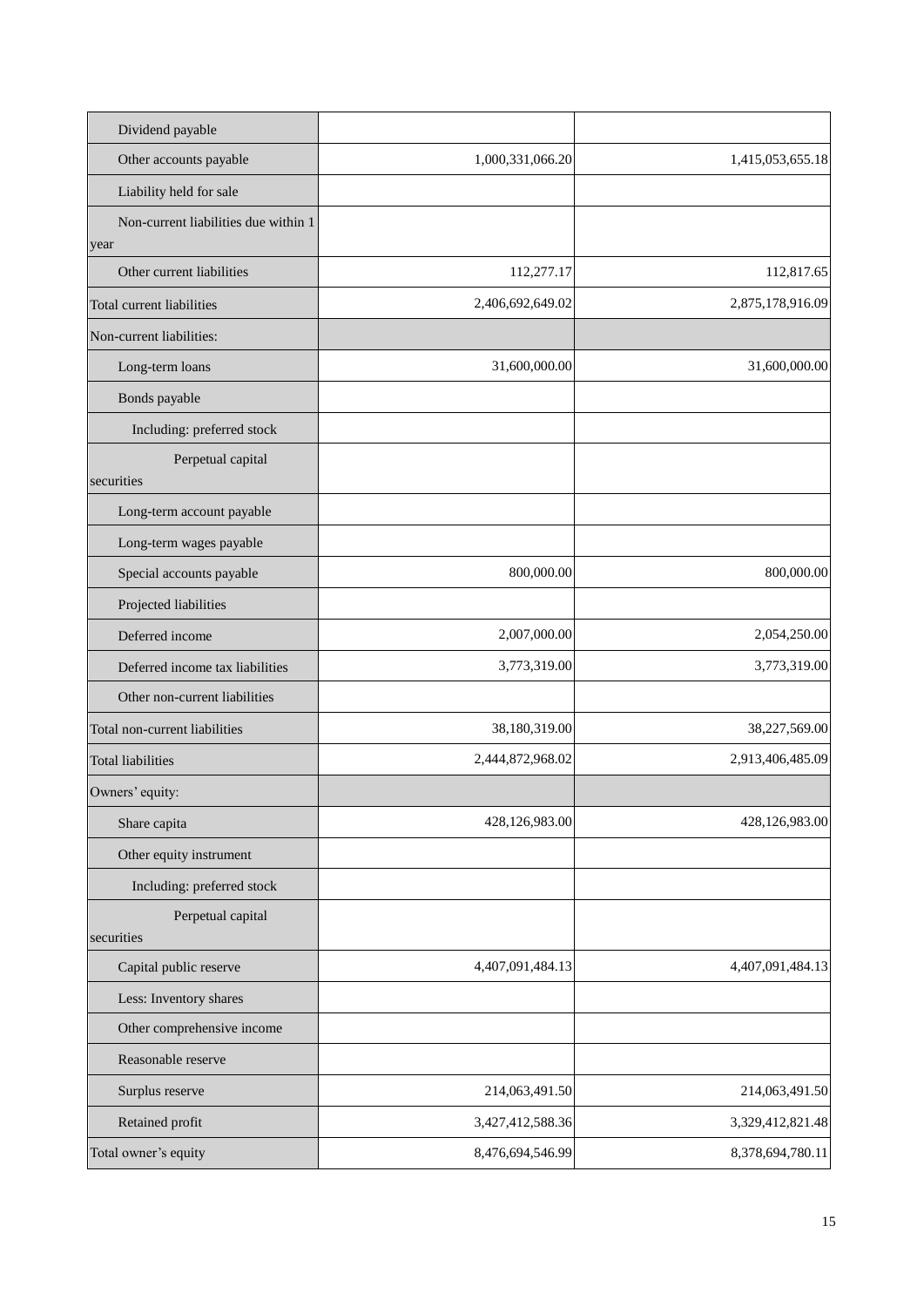| Total liabilities and owner's equity | 10,921,567,515.01 | 11,292,101,265.20 |
|--------------------------------------|-------------------|-------------------|
|--------------------------------------|-------------------|-------------------|

#### **3. Consolidated Profit Statement**

| Item                                                                    | <b>Current Period</b> | <b>Last Period</b> |
|-------------------------------------------------------------------------|-----------------------|--------------------|
| I. Total operating income                                               | 10,256,566,731.51     | 10,222,459,812.55  |
| Including: Operating income                                             | 10,256,566,731.51     | 10,222,459,812.55  |
| Interest income                                                         |                       |                    |
| Insurance gained                                                        |                       |                    |
| Commission charge and commission<br>income                              |                       |                    |
| II. Total operating cost                                                | 9,962,364,535.96      | 9,929,024,160.13   |
| Including: Operating cost                                               | 9,138,308,909.43      | 9,158,010,239.31   |
| Interest expense                                                        |                       |                    |
| Commission charge and commission<br>expense                             |                       |                    |
| Cash surrender value                                                    |                       |                    |
| Net amount of expense of<br>compensation                                |                       |                    |
| Net amount of withdrawal of<br>insurance contract reserve               |                       |                    |
| Bonus expense of guarantee slip                                         |                       |                    |
| Reinsurance expense                                                     |                       |                    |
| Operating tax and extras                                                | 26,770,236.12         | 29,737,745.69      |
| Sales expenses                                                          | 606,866,589.59        | 548,629,093.08     |
| Administration expenses                                                 | 169,516,240.49        | 170,428,020.23     |
| Financial expenses                                                      | 22,272,552.43         | 21,945,189.25      |
| Losses of devaluation of asset                                          | $-1,369,992.10$       | 273,872.57         |
| Add: Changing income of fair<br>value(Loss is listed with "-")          |                       |                    |
| Investment income (Loss is listed<br>with "-")                          | 82,615,372.00         | 70,987,332.61      |
| Including: Investment income on<br>affiliated company and joint venture | 82,615,372.00         | 70,987,332.61      |
| Exchange income (Loss is listed<br>with "-")                            |                       |                    |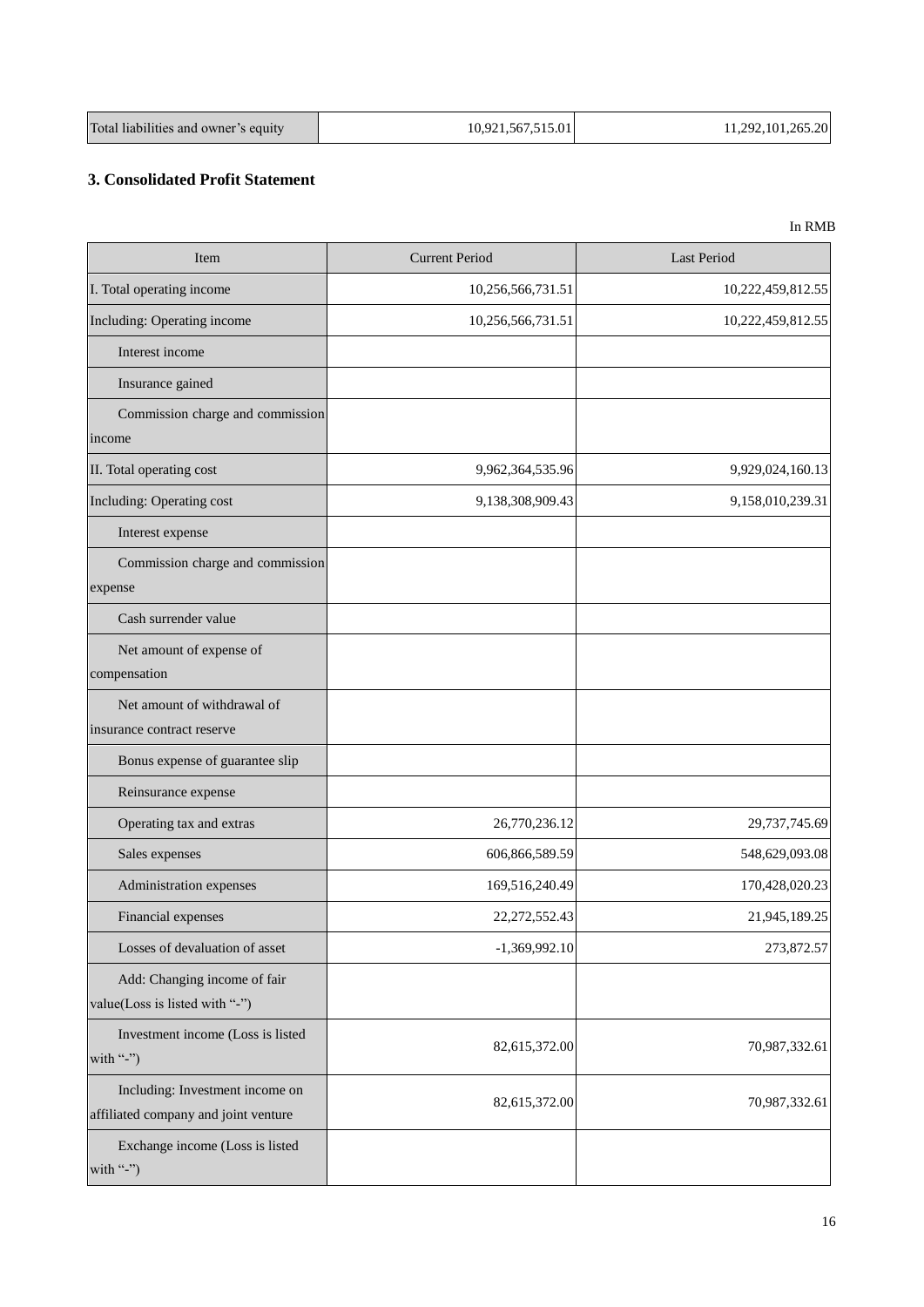| Assets disposal income (Loss is<br>listed with "-")                                                                                                                     | 3,830,300.39   | 32,434.63      |
|-------------------------------------------------------------------------------------------------------------------------------------------------------------------------|----------------|----------------|
| Other income                                                                                                                                                            | 1,419,763.88   | 1,088,241.07   |
| III. Operating profit (Loss is listed with<br>$\left($ "-")                                                                                                             | 382,067,631.82 | 365,543,660.73 |
| Add: Non-operating income                                                                                                                                               | 1,360,096.85   | 2,228,376.43   |
| Less: Non-operating expense                                                                                                                                             | 624,679.96     | 2,478,659.30   |
| IV. Total Profit (Loss is listed with "-")                                                                                                                              | 382,803,048.71 | 365,293,377.86 |
| Less: Income tax expense                                                                                                                                                | 69,964,333.16  | 70,280,239.83  |
| V. Net profit (Net loss is listed with "-")                                                                                                                             | 312,838,715.55 | 295,013,138.03 |
| (I) Continuous operation net profit<br>(Net loss is listed with "-")                                                                                                    | 312,838,715.55 | 295,013,138.03 |
| (II) Discontinued operation net<br>profit (Net loss is listed with "-")                                                                                                 |                |                |
| Net profit attributable to owner's of<br>parent company                                                                                                                 | 292,731,685.33 | 272,564,318.71 |
| Minority shareholders' gains and<br>losses                                                                                                                              | 20,107,030.22  | 22,448,819.32  |
| VI. Net after-tax of other comprehensive<br>income                                                                                                                      |                |                |
| Net after-tax of other comprehensive<br>income attributable to owners of parent<br>company                                                                              |                |                |
| (I) Other comprehensive income<br>litems which will not be reclassified<br>subsequently to profit of loss                                                               |                |                |
| 1. Changes as a result of<br>re-measurement of net defined benefit<br>plan liability or asset                                                                           |                |                |
| 2. Share of the other<br>comprehensive income of the investee<br>accounted for using equity method which<br>will not be reclassified subsequently to<br>profit and loss |                |                |
| (II) Other comprehensive income<br>items which will be reclassified<br>subsequently to profit or loss                                                                   |                |                |
| 1. Share of the other<br>comprehensive income of the investee                                                                                                           |                |                |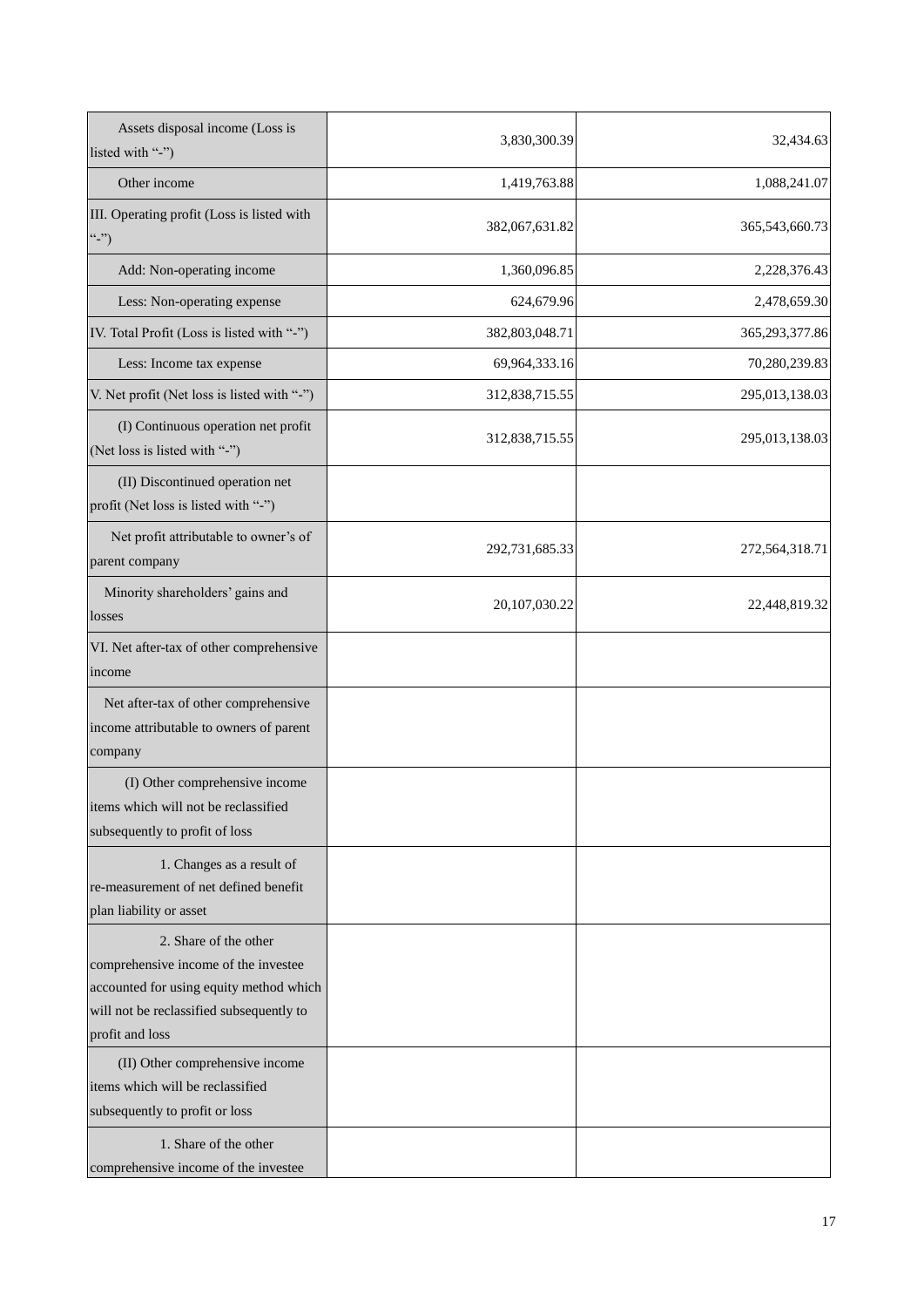| accounted for using equity method which<br>will be reclassified subsequently to profit<br>or loss                               |                |                |
|---------------------------------------------------------------------------------------------------------------------------------|----------------|----------------|
| 2. Gains or losses arising<br>from changes in fair value of<br>available-for-sale financial assets                              |                |                |
| 3. Gains or losses arising<br>from reclassification of held-to-maturity<br>investment as available-for-sale financial<br>assets |                |                |
| 4. The effect hedging portion<br>of gains or losses arising from cash flow<br>hedging instruments                               |                |                |
| 5. Translation differences<br>arising on translation of foreign currency<br>financial statements                                |                |                |
| 6. Other                                                                                                                        |                |                |
| Net after-tax of other comprehensive<br>income attributable to minority<br>shareholders                                         |                |                |
| VII. Total comprehensive income                                                                                                 | 312,838,715.55 | 295,013,138.03 |
| Total comprehensive income<br>attributable to owners of parent Company                                                          | 292,731,685.33 | 272,564,318.71 |
| Total comprehensive income<br>attributable to minority shareholders                                                             | 20,107,030.22  | 22,448,819.32  |
| VIII. Earnings per share:                                                                                                       |                |                |
| (i) Basic earnings per share                                                                                                    | 0.68           | 0.64           |
| (ii) Diluted earnings per share                                                                                                 | 0.68           | 0.64           |

Enterprise combine under the same control in the Period, the combined party realized net profit of 0 Yuan before combination, and realized -1,096.00 Yuan at last period for combined party

Legal Representative: Lin Zhaoxiong

Person in charge of accounting works: Wei Pingxiao

Person in charge of accounting institute: Wang Ying

#### **4. Profit Statement of Parent Company**

| Item | Current Period | Last Period |
|------|----------------|-------------|
|      |                |             |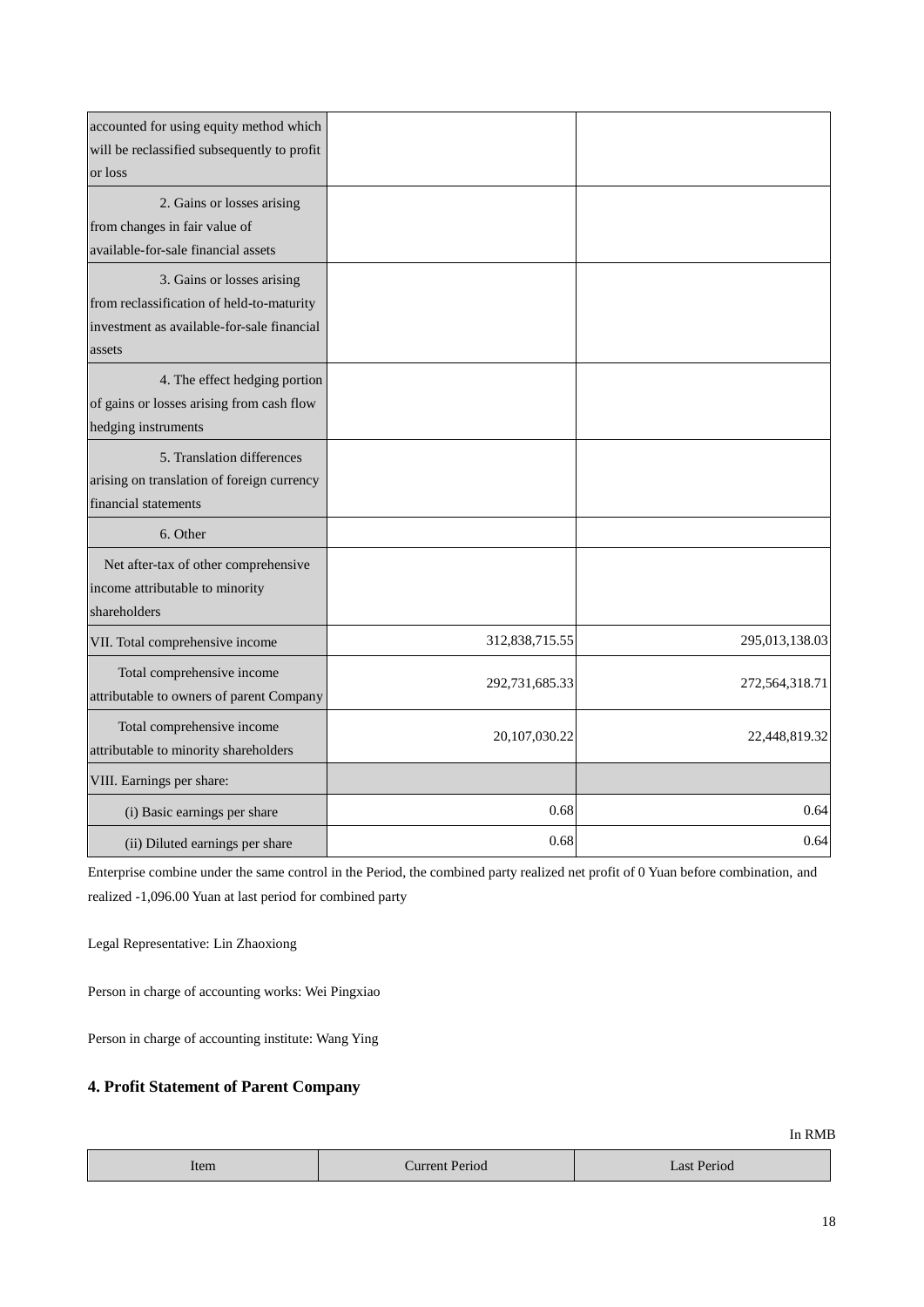| I. Operating income                                                                                      | 838,120,017.53  | 802,057,016.78   |
|----------------------------------------------------------------------------------------------------------|-----------------|------------------|
| Less: Operating cost                                                                                     | 799,779,364.60  | 769,324,785.10   |
| Operating tax and extras                                                                                 | 835,459.34      | 1,519,528.19     |
| Sales expenses                                                                                           | 12,616,898.48   | 12,395,531.55    |
| Administration expenses                                                                                  | 17,050,142.14   | 13,154,355.35    |
| Financial expenses                                                                                       | $-8,050,984.45$ | $-18,888,226.18$ |
| Losses of devaluation of asset                                                                           | 615,777.60      | $-110,682.96$    |
| Add: Changing income of fair<br>value(Loss is listed with "-")                                           |                 |                  |
| Investment income (Loss is<br>listed with "-")                                                           | 86,415,508.07   | 76,265,472.96    |
| Including: Investment income<br>on affiliated company and joint venture                                  | 86,415,508.07   | 76,265,472.96    |
| Assets disposal income (Loss is<br>listed with "-")                                                      |                 | 1,087.38         |
| Other income                                                                                             | 326,108.76      | 641,300.00       |
| II. Operating profit (Loss is listed with<br>$\left($ "-")                                               | 102,014,976.65  | 101,569,586.07   |
| Add: Non-operating income                                                                                | 1.36            | 6,429.22         |
| Less: Non-operating expense                                                                              | 127,688.63      | 1,011,760.15     |
| III. Total Profit (Loss is listed with "-")                                                              | 101,887,289.38  | 100,564,255.14   |
| Less: Income tax expense                                                                                 | 3,887,522.50    | 6,181,603.71     |
| IV. Net profit (Net loss is listed with<br>$\left($ "-")                                                 | 97,999,766.88   | 94, 382, 651. 43 |
| (I) Continuous operation net profit<br>(Net loss is listed with "-")                                     | 97,999,766.88   | 94, 382, 651. 43 |
| (II) Discontinued operation net<br>profit (Net loss is listed with "-")                                  |                 |                  |
| V. Net after-tax of other comprehensive<br>income                                                        |                 |                  |
| (I) Other comprehensive income<br>items which will not be reclassified<br>subsequently to profit of loss |                 |                  |
| 1. Changes as a result of<br>re-measurement of net defined benefit<br>plan liability or asset            |                 |                  |
| 2. Share of the other<br>comprehensive income of the investee                                            |                 |                  |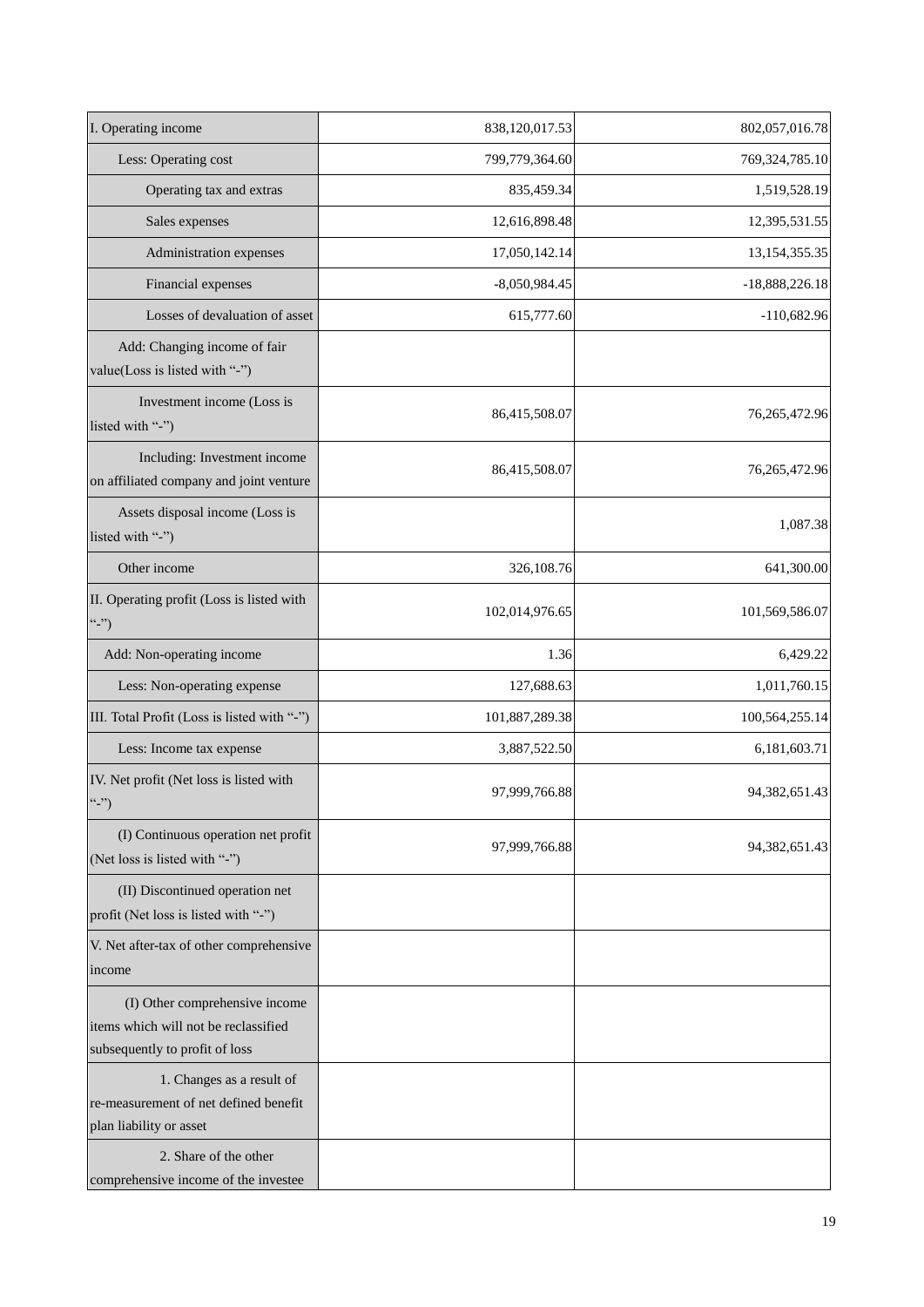| accounted for using equity method<br>which will not be reclassified<br>subsequently to profit and loss                                                             |               |               |
|--------------------------------------------------------------------------------------------------------------------------------------------------------------------|---------------|---------------|
| (II) Other comprehensive income<br>items which will be reclassified<br>subsequently to profit or loss                                                              |               |               |
| 1. Share of the other<br>comprehensive income of the investee<br>accounted for using equity method<br>which will be reclassified subsequently<br>to profit or loss |               |               |
| 2. Gains or losses arising<br>from changes in fair value of<br>available-for-sale financial assets                                                                 |               |               |
| 3. Gains or losses arising<br>from reclassification of held-to-maturity<br>investment as available-for-sale<br>financial assets                                    |               |               |
| 4. The effect hedging<br>portion of gains or losses arising from<br>cash flow hedging instruments                                                                  |               |               |
| 5. Translation differences<br>arising on translation of foreign<br>currency financial statements                                                                   |               |               |
| 6. Other                                                                                                                                                           |               |               |
| VI. Total comprehensive income                                                                                                                                     | 97,999,766.88 | 94,382,651.43 |
| VII. Earnings per share:                                                                                                                                           |               |               |
| (i) Basic earnings per share                                                                                                                                       |               |               |
| (ii) Diluted earnings per share                                                                                                                                    |               |               |

### **5. Consolidated Cash Flow Statement**

| Item                                                                      | Current Period   | Last Period       |
|---------------------------------------------------------------------------|------------------|-------------------|
| I. Cash flows arising from operating<br>activities:                       |                  |                   |
| Cash received from selling<br>commodities and providing labor<br>services | 9,559,665,373.83 | 10,328,284,481.94 |
| Net increase of customer deposit<br>and interbank deposit                 |                  |                   |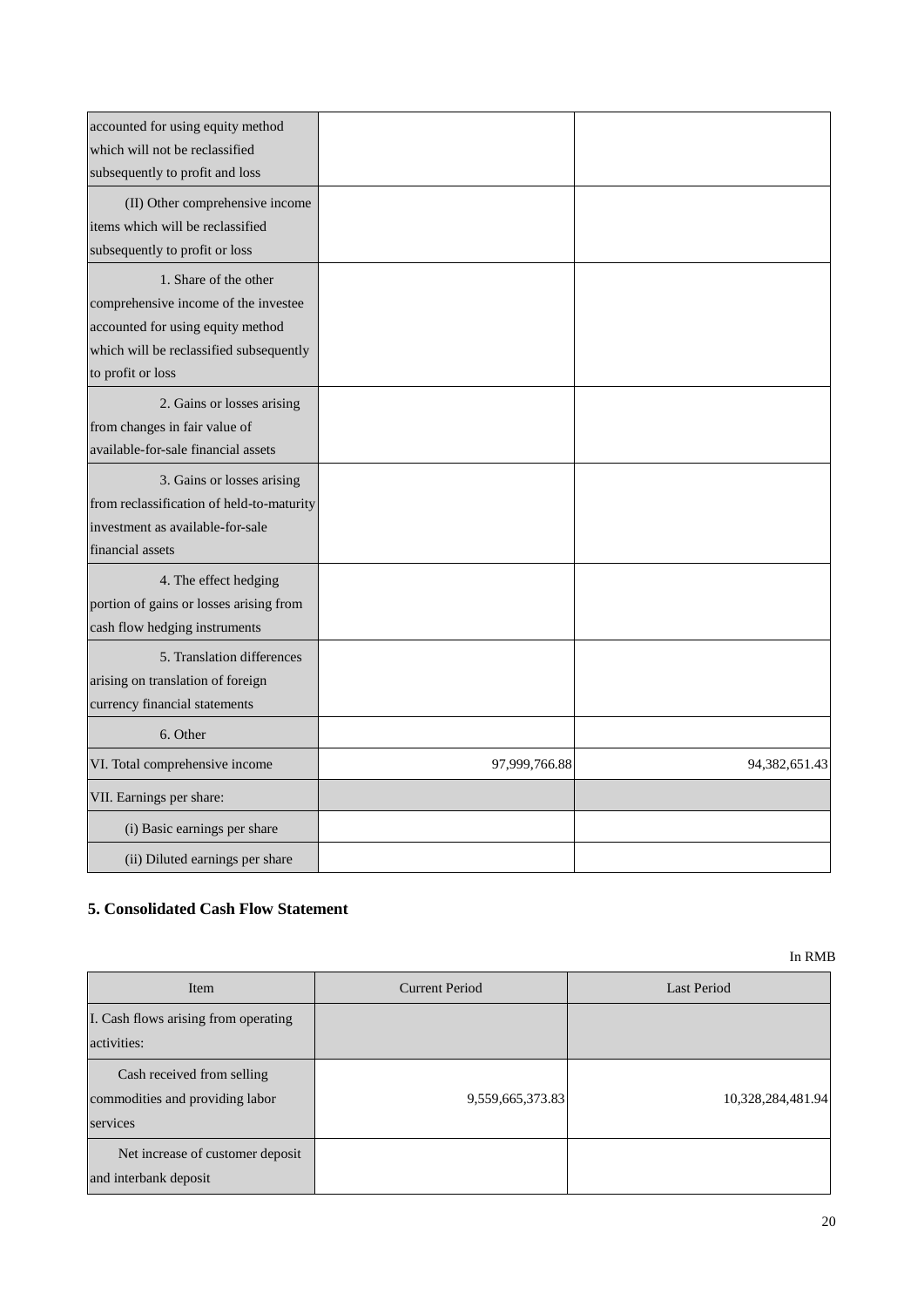| Net increase of loan from central                                                                                                                |                   |                   |
|--------------------------------------------------------------------------------------------------------------------------------------------------|-------------------|-------------------|
| bank                                                                                                                                             |                   |                   |
| Net increase of capital borrowed<br>from other financial institution                                                                             |                   |                   |
| Cash received from original<br>insurance contract fee                                                                                            |                   |                   |
| Net cash received from reinsurance<br>business                                                                                                   |                   |                   |
| Net increase of insured savings and<br>investment                                                                                                |                   |                   |
| Net increase of amount from<br>disposal financial assets that measured<br>by fair value and with variation<br>reckoned into current gains/losses |                   |                   |
| Cash received from interest,<br>commission charge and commission                                                                                 |                   |                   |
| Net increase of capital borrowed                                                                                                                 |                   |                   |
| Net increase of returned business<br>capital                                                                                                     |                   |                   |
| Write-back of tax received                                                                                                                       | 389.03            | 98,628.11         |
| Other cash received concerning<br>operating activities                                                                                           | 148, 125, 927. 35 | 207,536,266.55    |
| Subtotal of cash inflow arising from<br>operating activities                                                                                     | 9,707,791,690.21  | 10,535,919,376.60 |
| Cash<br>purchasing<br>paid<br>for<br>commodities<br>receiving<br>labor<br>and<br>service                                                         | 9,484,567,939.67  | 9,820,844,639.93  |
| Net increase of customer loans<br>and advances                                                                                                   |                   |                   |
| Net increase of deposits in central<br>bank and interbank                                                                                        |                   |                   |
| Cash paid for original insurance<br>contract compensation                                                                                        |                   |                   |
| Cash paid for interest, commission<br>charge and commission                                                                                      |                   |                   |
| Cash paid for bonus of guarantee<br>slip                                                                                                         |                   |                   |
| Cash paid to/for staff and workers                                                                                                               | 506, 267, 191.33  | 479,482,361.89    |
| Taxes paid                                                                                                                                       | 263,785,194.50    | 295,430,548.56    |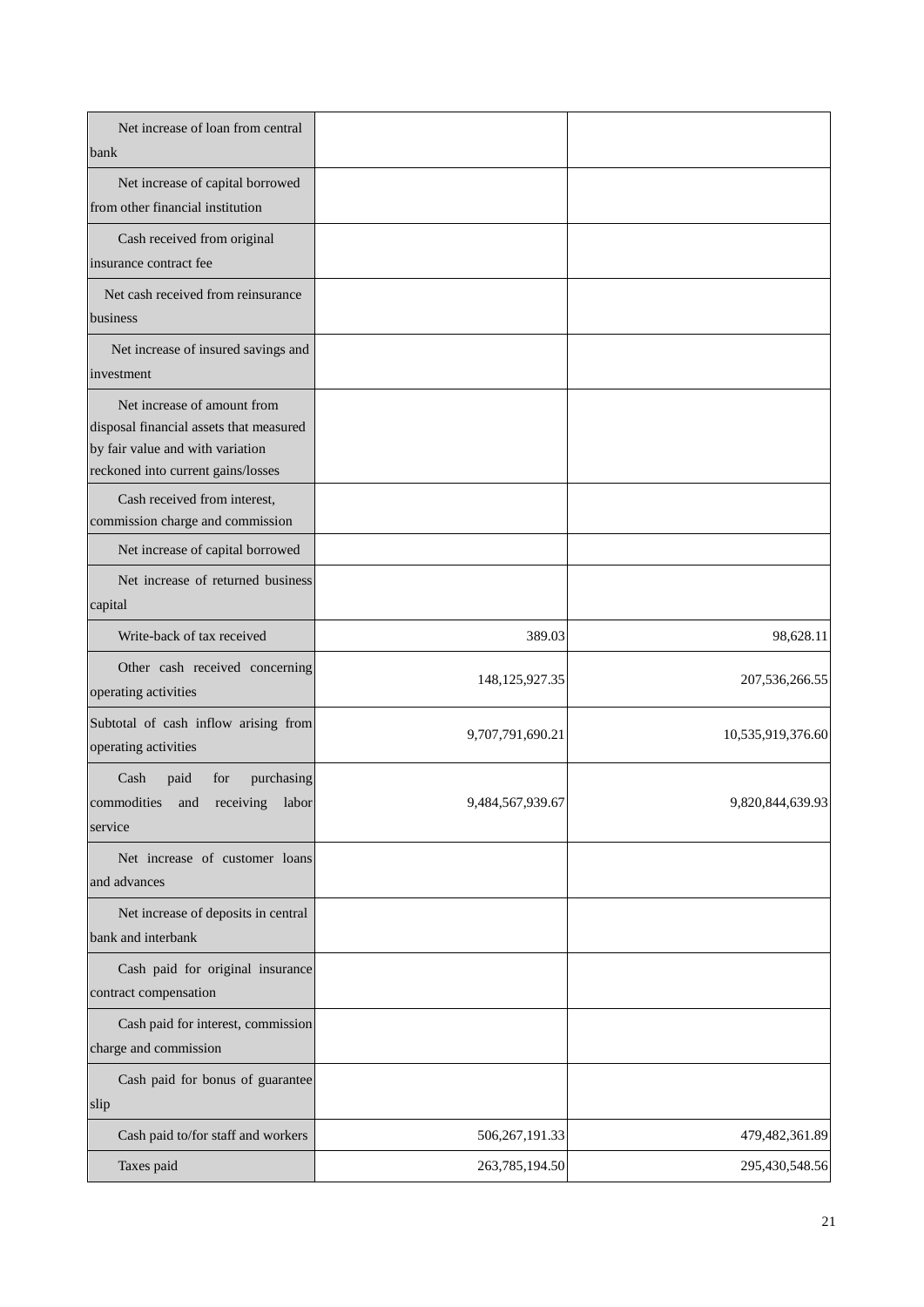| Other<br>cash<br>paid<br>concerning<br>operating activities                           | 317,887,654.67    | 442, 425, 102. 33  |
|---------------------------------------------------------------------------------------|-------------------|--------------------|
| Subtotal of cash outflow arising from<br>operating activities                         | 10,572,507,980.17 | 11,038,182,652.71  |
| Net cash flows arising from operating<br>activities                                   | -864,716,289.96   | $-502,263,276.11$  |
| II. Cash flows arising from investing<br>activities:                                  |                   |                    |
| Cash received from recovering<br>investment                                           |                   |                    |
| Cash received from investment<br>income                                               | 757,007.78        | 424,502.22         |
| Net cash received from disposal of<br>fixed, intangible and other long-term<br>assets | 5,685,052.04      | 129,038.95         |
| Net cash received from disposal of<br>subsidiaries and other units                    |                   |                    |
| Other cash received concerning<br>investing activities                                | 44,000,000.00     | 85, 815, 179. 38   |
| Subtotal of cash inflow from investing<br>activities                                  | 50,442,059.82     | 86, 368, 720. 55   |
| Cash paid for purchasing fixed,<br>intangible and other long-term assets              | 50,791,078.84     | 37, 572, 554.85    |
| Cash paid for investment                                                              |                   | 60,000,000.00      |
| Net increase of mortgaged loans                                                       |                   |                    |
| Net cash received from<br>subsidiaries and other units obtained                       |                   | 10,000,000.00      |
| Other<br>cash<br>paid<br>concerning<br>investing activities                           | 43,999,800.00     | 198,944,422.63     |
| Subtotal of cash outflow from investing<br>activities                                 | 94,790,878.84     | 306,516,977.48     |
| Net cash flows arising from investing<br>activities                                   | -44,348,819.02    | -220, 148, 256. 93 |
| III. Cash flows arising from financing<br>activities                                  |                   |                    |
| Cash received from absorbing<br>investment                                            | 11,493,200.00     |                    |
| Including: Cash received from<br>absorbing<br>minority<br>shareholders'               | 11,493,200.00     |                    |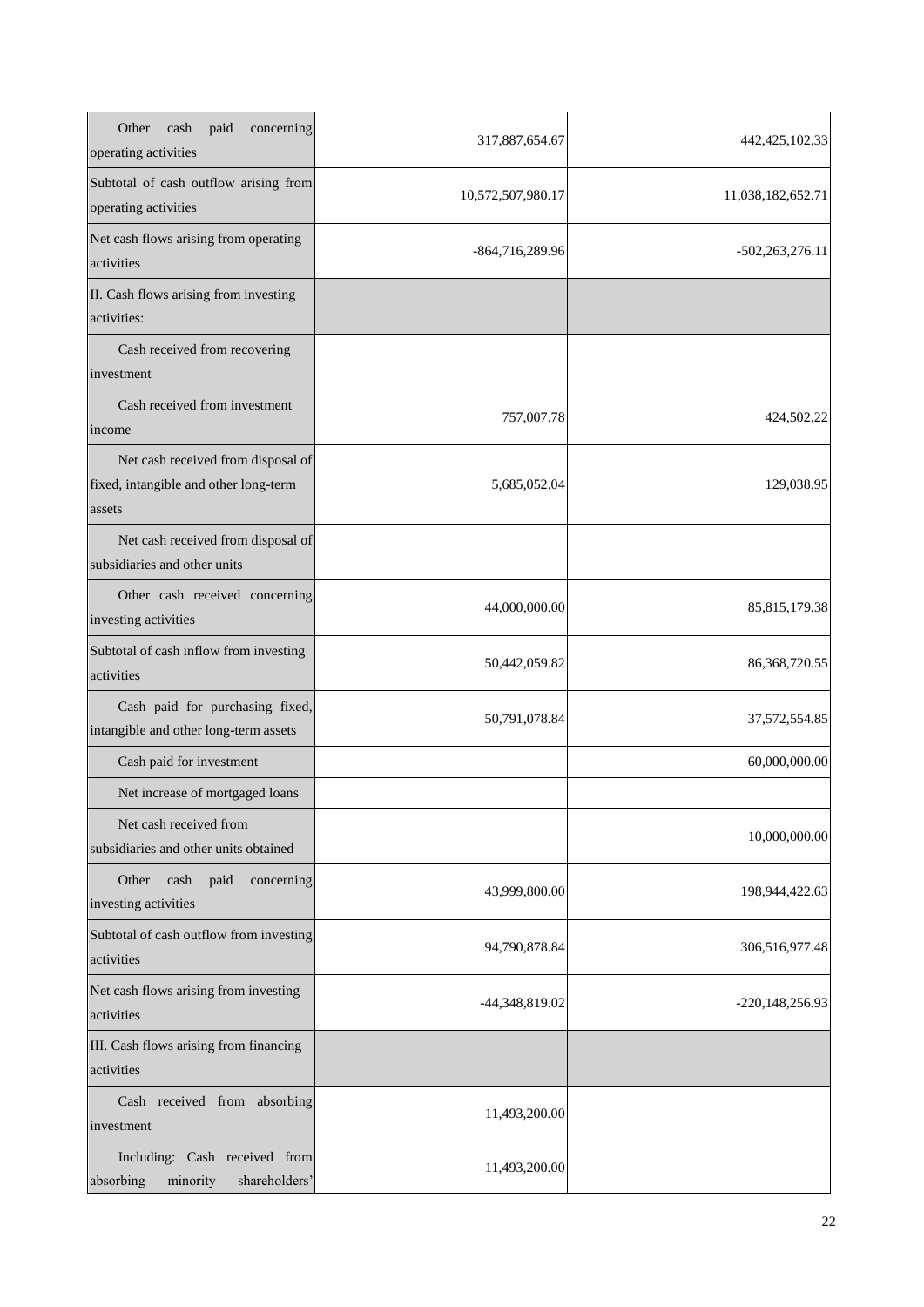| investment by subsidiaries                                                           |                   |                  |
|--------------------------------------------------------------------------------------|-------------------|------------------|
| Cash received from loans                                                             | 13,671,657.79     | 88,522,962.94    |
| Cash received from issuing bonds                                                     |                   |                  |
| Other cash received concerning<br>financing activities                               | 101,823,564.80    | 22,743,050.43    |
| Subtotal of cash inflow from financing<br>activities                                 | 126,988,422.59    | 111,266,013.37   |
| Cash paid for settling debts                                                         | 60,000,000.00     | 66,403,745.30    |
| Cash paid for dividend and profit<br>distributing or interest paying                 | 30,822,293.85     | 20,595,737.67    |
| Including: Dividend and profit of<br>minority shareholder paid by<br>subsidiaries    | 2,581,864.12      | 508,903.35       |
| Other<br>cash<br>paid<br>concerning<br>financing activities                          | 3,127,895.57      | 2,353,233.82     |
| Subtotal<br>$\sigma$ f<br>cash<br>outflow<br>from<br>financing activities            | 93,950,189.42     | 89, 352, 716. 79 |
| Net cash flows arising from financing<br>activities                                  | 33,038,233.17     | 21,913,296.58    |
| IV. Influence on cash and cash<br>equivalents due to fluctuation in<br>exchange rate |                   |                  |
| V. Net increase of cash and cash<br>equivalents                                      | $-876,026,875.81$ | -700,498,236.46  |
| Add: Balance of cash and cash<br>equivalents at the period -begin                    | 3,673,498,691.48  | 3,150,915,425.49 |
| VI. Balance of cash and cash<br>equivalents at the period -end                       | 2,797,471,815.67  | 2,450,417,189.03 |

## **6. Cash Flow Statement of Parent Company**

| Item                                                                      | <b>Current Period</b> | <b>Last Period</b> |
|---------------------------------------------------------------------------|-----------------------|--------------------|
| I. Cash flows arising from operating<br>activities:                       |                       |                    |
| Cash received from selling<br>commodities and providing labor<br>services | 762,534,474.46        | 742,518,400.20     |
| Write-back of tax received                                                |                       |                    |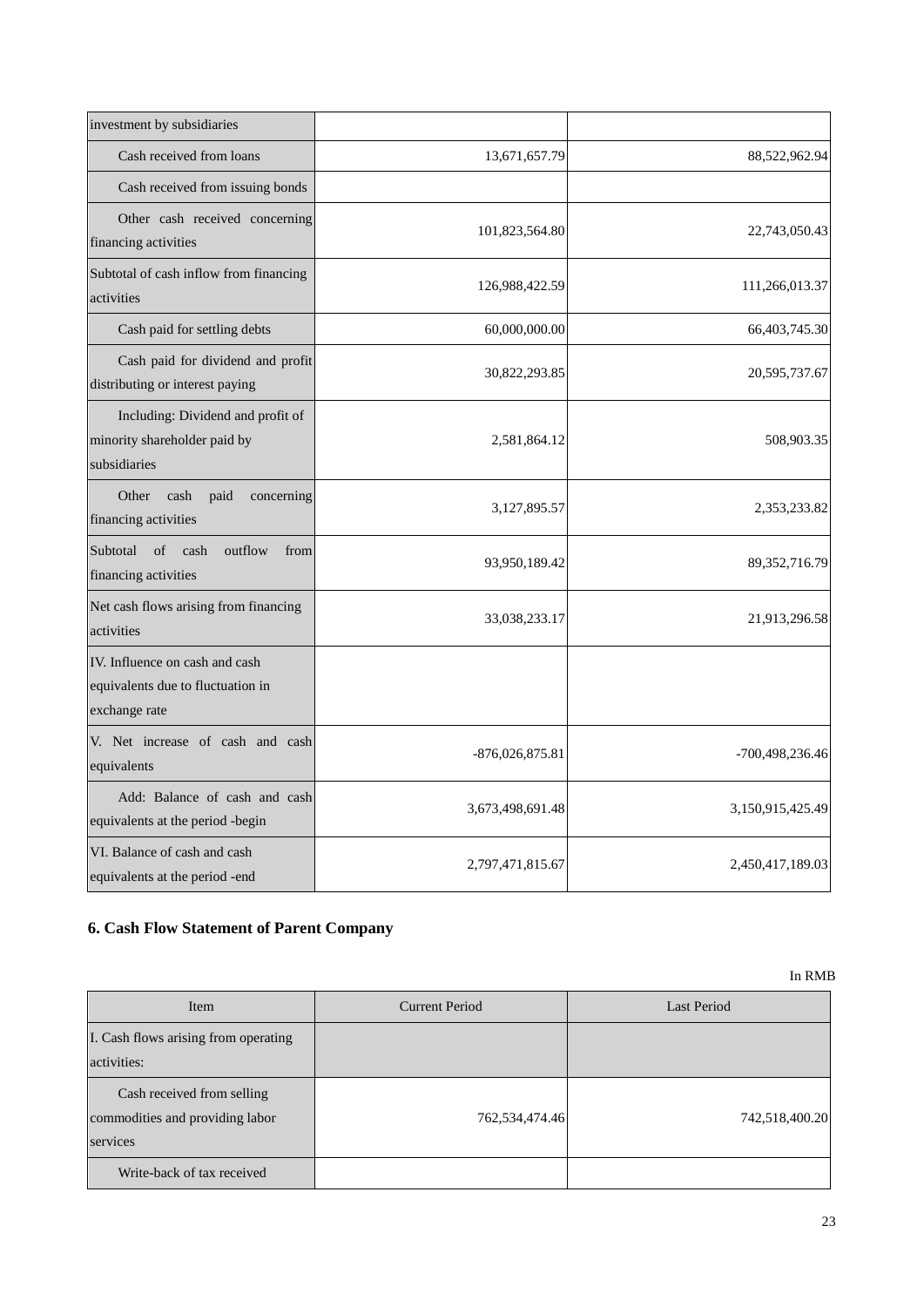| Other cash received concerning<br>operating activities                                | 35, 545, 170. 43  | 7,196,336.45      |
|---------------------------------------------------------------------------------------|-------------------|-------------------|
| Subtotal of cash inflow arising from<br>operating activities                          | 798,079,644.89    | 749,714,736.65    |
| Cash paid for purchasing<br>commodities and receiving labor<br>service                | 809,539,295.55    | 802,517,675.95    |
| Cash paid to/for staff and workers                                                    | 28, 353, 128. 47  | 25,437,740.17     |
| Taxes paid                                                                            | 9,359,247.21      | 31,457,445.98     |
| Other<br>cash<br>paid<br>concerning<br>operating activities                           | 5,064,967.04      | 5,269,455.38      |
| Subtotal of cash outflow arising from<br>operating activities                         | 852,316,638.27    | 864, 682, 317. 48 |
| Net cash flows arising from operating<br>activities                                   | -54,236,993.38    | -114,967,580.83   |
| II. Cash flows arising from investing<br>activities:                                  |                   |                   |
| Cash received from recovering<br>investment                                           |                   |                   |
| Cash received from investment<br>income                                               | 15,164,809.14     | 18,996,884.57     |
| Net cash received from disposal of<br>fixed, intangible and other long-term<br>assets |                   |                   |
| Net cash received from disposal of<br>subsidiaries and other units                    |                   |                   |
| Other cash received concerning<br>investing activities                                | 567,200,000.00    | 628,959,200.00    |
| Subtotal of cash inflow from investing<br>activities                                  | 582,364,809.14    | 647,956,084.57    |
| Cash paid for purchasing fixed,<br>intangible and other long-term assets              | 3,475,188.15      | 2,112,339.07      |
| Cash paid for investment                                                              |                   | 60,000,000.00     |
| <b>Net</b><br>cash<br>received<br>from<br>subsidiaries and other units                |                   | 10,000,000.00     |
| Other<br>cash<br>paid<br>concerning<br>investing activities                           | 564,900,000.00    | 962,127,450.00    |
| Subtotal of cash outflow from investing                                               | 568, 375, 188. 15 | 1,034,239,789.07  |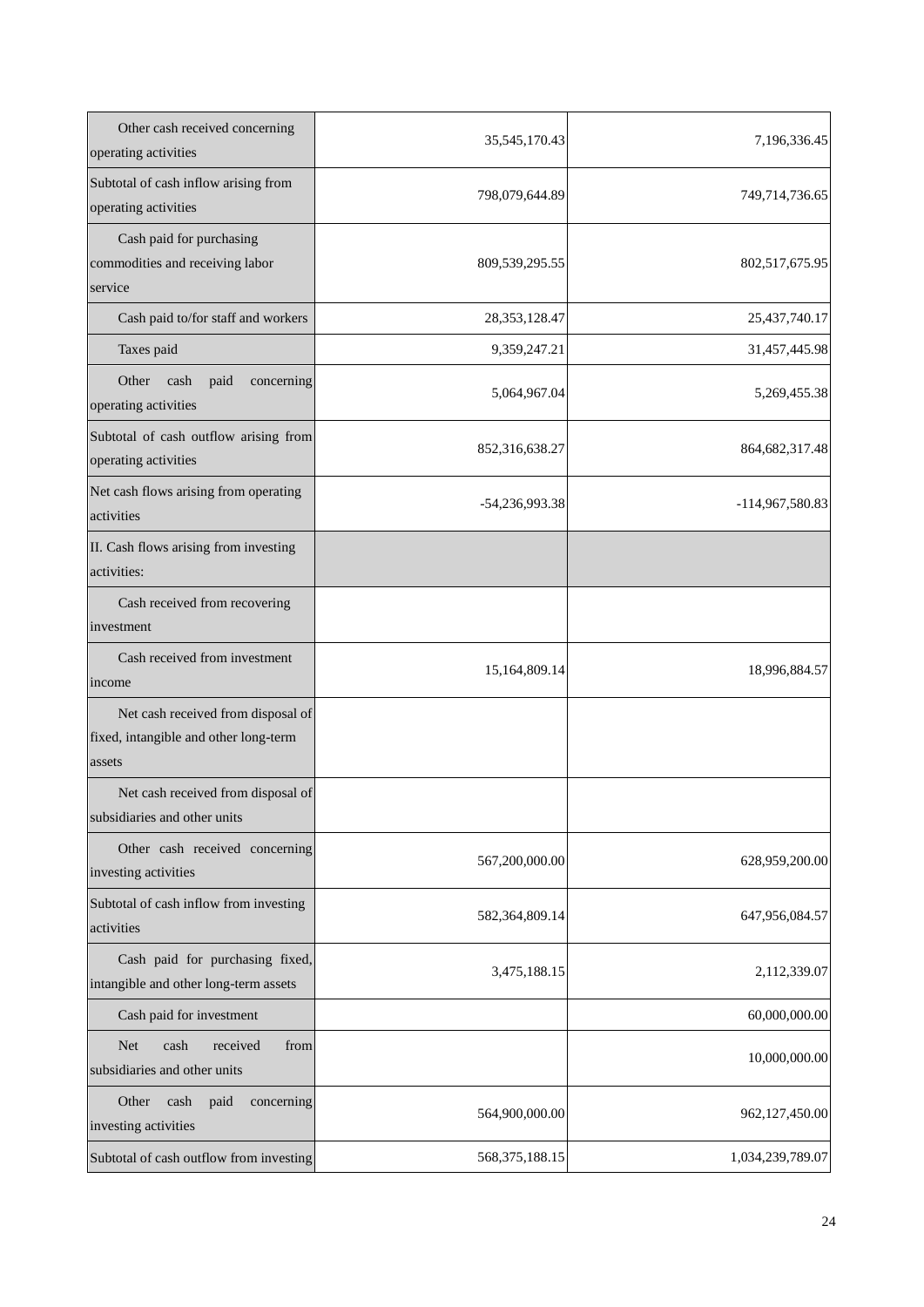| activities                                                                           |                      |                  |
|--------------------------------------------------------------------------------------|----------------------|------------------|
| Net cash flows arising from investing<br>activities                                  | 13,989,620.99        | -386,283,704.50  |
| III. Cash flows arising from financing<br>activities                                 |                      |                  |
| Cash received from absorbing<br>investment                                           |                      |                  |
| Cash received from loans                                                             | 10,000,000.00        | 10,000,000.00    |
| Cash received from issuing bonds                                                     |                      |                  |
| Other cash received concerning<br>financing activities                               | 3,631,131,894.36     | 2,494,200,152.44 |
| Subtotal of cash inflow from financing<br>activities                                 | 3,641,131,894.36     | 2,504,200,152.44 |
| Cash paid for settling debts                                                         | 10,000,000.00        | 10,000,000.00    |
| Cash paid for dividend and profit<br>distributing or interest paying                 | 9,054,055.96         | 1,542,929.92     |
| Other<br>cash<br>paid<br>concerning<br>financing activities                          | 4, 194, 238, 186. 87 | 2,571,601,495.22 |
| Subtotal of cash<br>outflow<br>from<br>financing activities                          | 4,213,292,242.83     | 2,583,144,425.14 |
| Net cash flows arising from financing<br>activities                                  | -572,160,348.47      | -78,944,272.70   |
| IV. Influence on cash and cash<br>equivalents due to fluctuation in<br>exchange rate |                      |                  |
| V. Net increase of cash and cash<br>equivalents                                      | -612,407,720.86      | -580,195,558.03  |
| Add: Balance of cash and cash<br>equivalents at the period -begin                    | 1,776,696,342.87     | 1,342,041,409.86 |
| VI. Balance of cash and cash<br>equivalents at the period -end                       | 1,164,288,622.01     | 761,845,851.83   |

## **II. Audit report**

Whether the first quarterly report had been audited or not

 $\Box$  Yes  $\sqrt{N_{\rm O}}$ 

The first quarterly report of the Company had not been audited.

China National Accord Medicines Corporation Ltd.